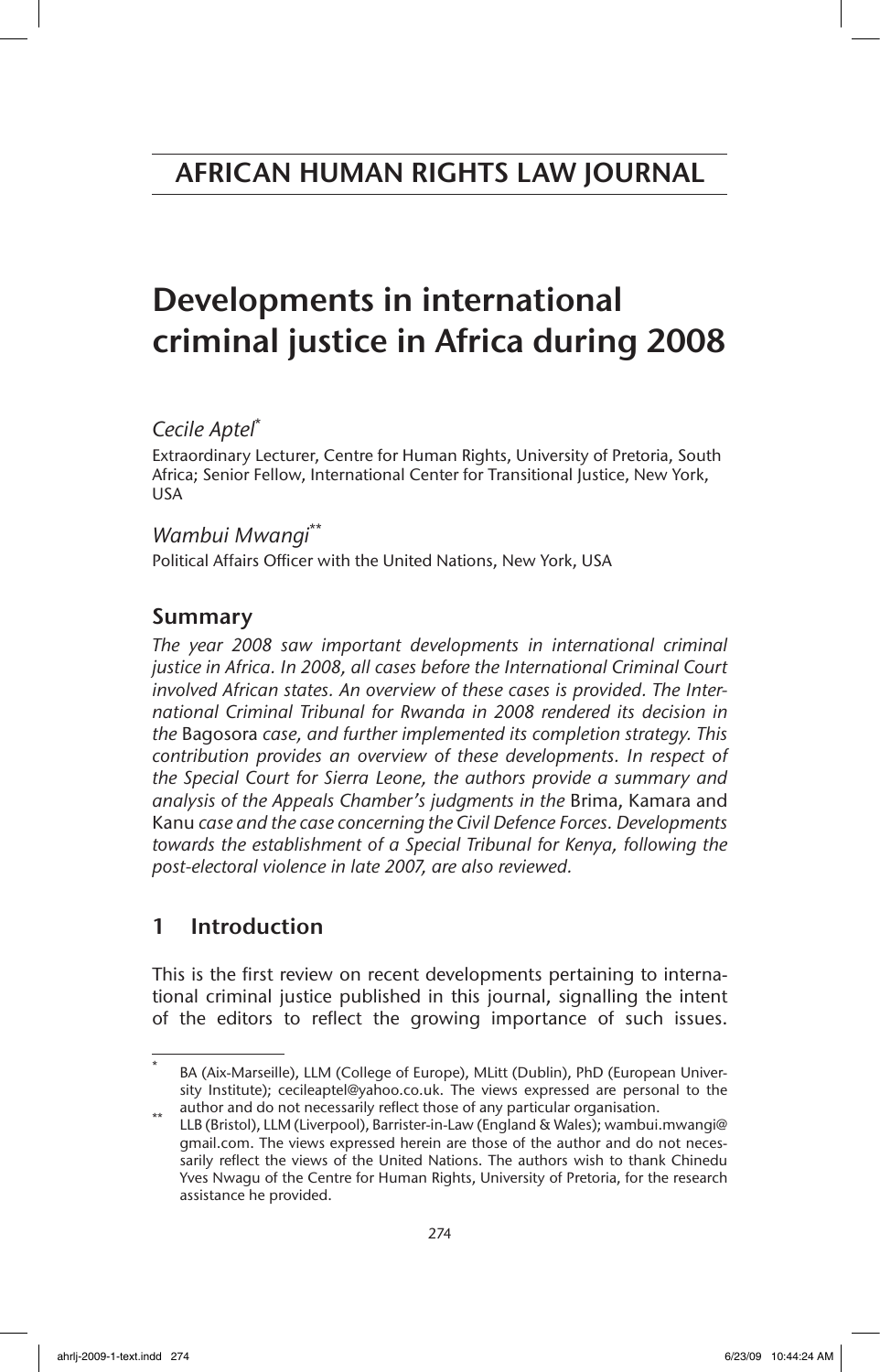Undoubtedly, the field of international criminal justice has grown tremendously over the past 15 years. Dormant since the International Military Tribunals of Nuremberg and Tokyo, established in the aftermath of World War II, $^1$  international justice was re-awakened in the early 1990s, at the end of the Cold War, notably with the establishment by the United Nations (UN) of the International Criminal Tribunals for the Former Yugoslavia<sup>2</sup> and for Rwanda.<sup>3</sup>

The success of these two jurisdictions boosted the project to create a permanent and universal international criminal court, which was concretised in Rome in July 1998, when 120 states signed the Statute of the International Criminal Court (ICC). This Statute entered into force in 2002, triggering the temporal jurisdiction of the ICC.<sup>4</sup>

Parallel to the establishment of the ICC, other efforts in the fight against impunity for grave international crimes led to the creation of so-called 'hybrid' courts, established by way of an agreement between the UN and the government of the country concerned, and mixing international and local judges, prosecutors and personnel, as well as elements of substantive international criminal law and of domestic laws. Hybrid courts include the Special Panels in East Timor,<sup>5</sup> the Extraordinary Chambers in the Courts of Cambodia,<sup>6</sup> the Special Court for Sierra Leone<sup>7</sup> and the War Crimes Chamber in the Court of Bosnia-

 $\overline{1}$  The International Military Tribunal of Nuremberg was established by the London Charter issued on 8 August 1945. The International Military Tribunal for the Far East (Tokyo Tribunal) was established by the Charter of the International Military Tribunal for the Far East proclaimed on 19 January 1946.

<sup>2</sup> United Nations Security Council Resolution 808 (1993) http://www.icty.org/ x/file/ Legal%20Library/Statute/statute\_808\_1993\_en.pdf) and Resolution 827 (1993) http:// www.icty. org/x/file/Legal%20Library/Statute/statute\_827\_1993\_en.pdf (accessed 31 January 2009).

<sup>3</sup> United Nations Security Council Resolution 955 (1994) http://69.94.11.53/ENGLISH/ Resolutions/955e.htm (accessed 31 January 2009).

 $4$  The ICC is competent for the following grave international crimes: war crimes, crimes against humanity and genocide, as defined in its Statute. It will also be competent over the crime of aggression when state parties to the Rome Statute agree on a definition of this crime.

 $5$  The Special Panels of the Dili District Court (the East Timor Tribunal) were created in 2000 by the United Nations Transitional Administration in East Timor (UNTAET) to try cases of 'serious criminal offences', including murder, rape and torture, which took place in East Timor in 1999.

<sup>6</sup> The Extraordinary Chambers in the Courts of Cambodia for the Prosecution of Crimes Committed during the Period of Democratic Kampuchea (the Khmer Rouge regime 1975-1979) was created jointly by the government of Cambodia and the UN http:// www.eccc.gov.kh/ (accessed 31January 2009).

The Special Court for Sierra Leone was set up by an agreement between the government of Sierra Leone and the UN to try those who bear the greatest responsibility for serious violations of international humanitarian law and Sierra Leonean law committed in the territory of Sierra Leone since 30 November 1996 http://www. sc-sl.org/LinkClick.aspx?fileticket=CLk1rMQtCHg%3d&tabid= 200. This was further to Security Council 1315 (2000) of 14 August 2000 which requested the Secretary-General 'to negotiate an agreement with the government of Sierra Leone to create an independent special court consistent with this resolution …' (para 1).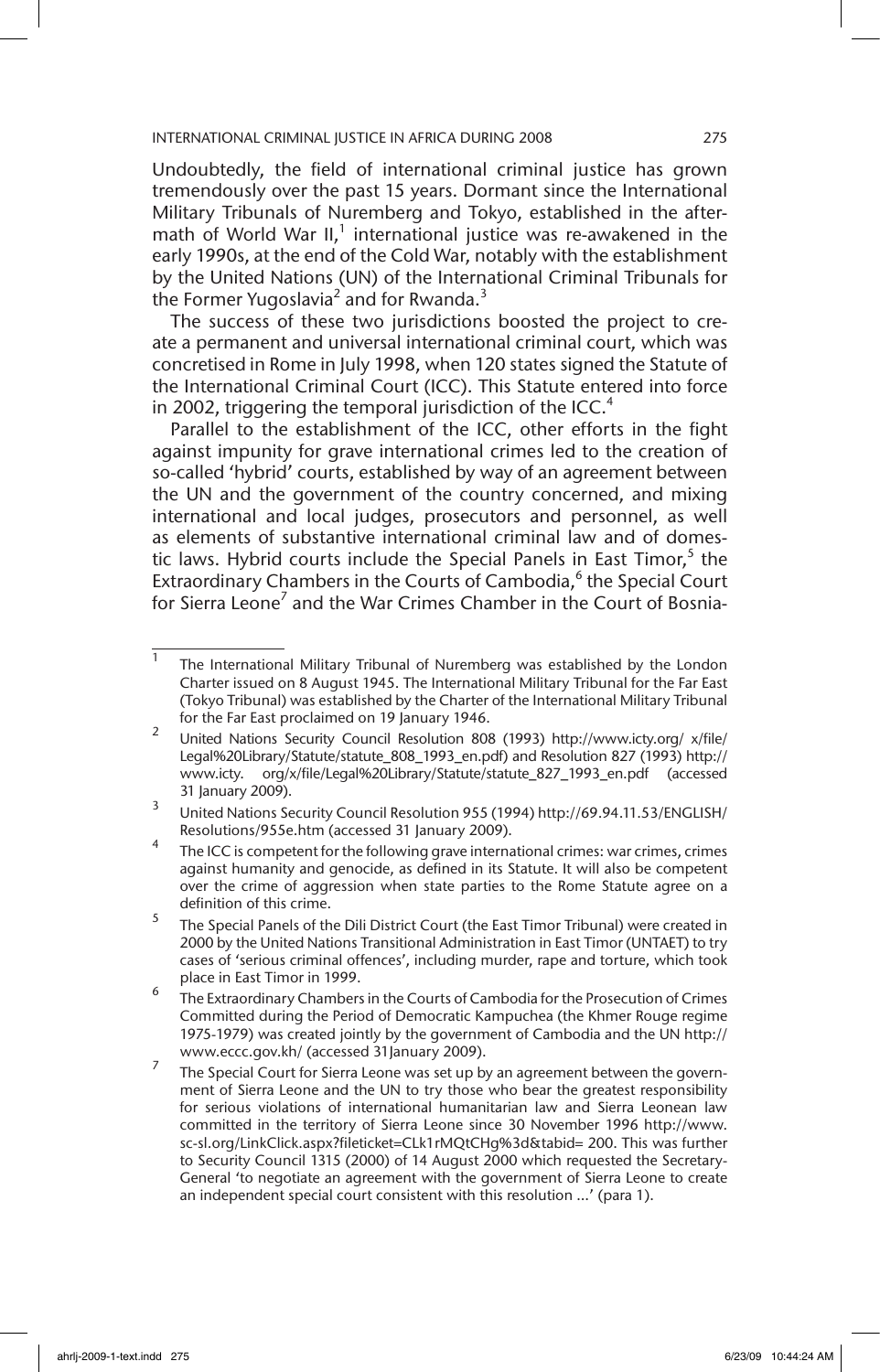Herzegovina.<sup>8</sup> Discussions are ongoing in Kenya to create a special tribunal for Kenya, as reviewed hereunder.

Significantly, the institution of these many hybrid and international criminal jurisdictions has been accompanied by a recrudescence of activities by some national domestic criminal systems to investigate and prosecute grave crimes, either committed in their territory or by their nationals, or sometimes through the use of universal jurisdiction. Looking specifically at Africa, countries like Ethiopia and Liberia have investigated and tried some of their nationals responsible for grave crimes over the recent years. Interestingly, Senegal is the first African country to have recourse to the principle of universal jurisdiction for grave crimes and appears ready to use it against Hissène Habré, the former president of Chad.<sup>9</sup>

The repression of international crimes is thus becoming more generalised, although regrettably still not systematic. This development reflects the importance, to further advance human rights, of credible sanctions against those violating these human rights. Far too often, those responsible for grave violations of human rights benefit from impunity for their crimes. The regrettable truth is that one is more likely to be held accountable for a single murder than for orchestrating the slaughter of hundreds of people. The weight of states' structures, often behind such mass crimes, makes it difficult and unlikely that the national police and criminal system will fully investigate and hold accountable those responsible. However, what this review illustrates is that the deterrent effect of sanctioning those that bear the greatest responsibility for the violation of international humanitarian law is bearing fruit at a small yet increasingly significant rate.

This is the first in a series of reviews that will examine the main developments of international criminal justice in Africa, notably those concerning jurisdictions based in Africa, such as the International Criminal Tribunal for Rwanda (ICTR) and the Special Court for Sierra Leone (SCSL), international judicial bodies such as the ICC competent

 $\overline{8}$  The War Crimes Chamber is fully integrated into the domestic Bosnian legal system. Its mandate extends not only to cases referred to it by the ICTY, but also to trying the most sensitive cases brought at a national or local level http://www.sudbih.gov. ba/?jezik=e (accessed 31 January 2009).

Hissène Habré is allegedly responsible for the torture and death of about 40 000 individuals. He was first indicted in Senegal in 2000 before courts ruled that he could not be tried there. His victims then turned to Belgium. After a four-year investigation, a Belgian judge issued, in September 2005, an international arrest warrant charging Hissène Habré with crimes against humanity, war crimes and torture. Pursuant to a Belgian extradition request, Senegalese authorities arrested him in November 2005 and asked the African Union to recommend 'the competent jurisdiction' for his trial. On 2 July 2006, the African Union called on Senegal to prosecute Hissène Habré 'in the name of Africa'. In 2007-2008, Senegal removed all legal obstacles to prosecuting Habré by amending its Constitution and laws to permit the prosecution of genocide, crimes against humanity, war crimes and torture no matter when and where the acts occurred.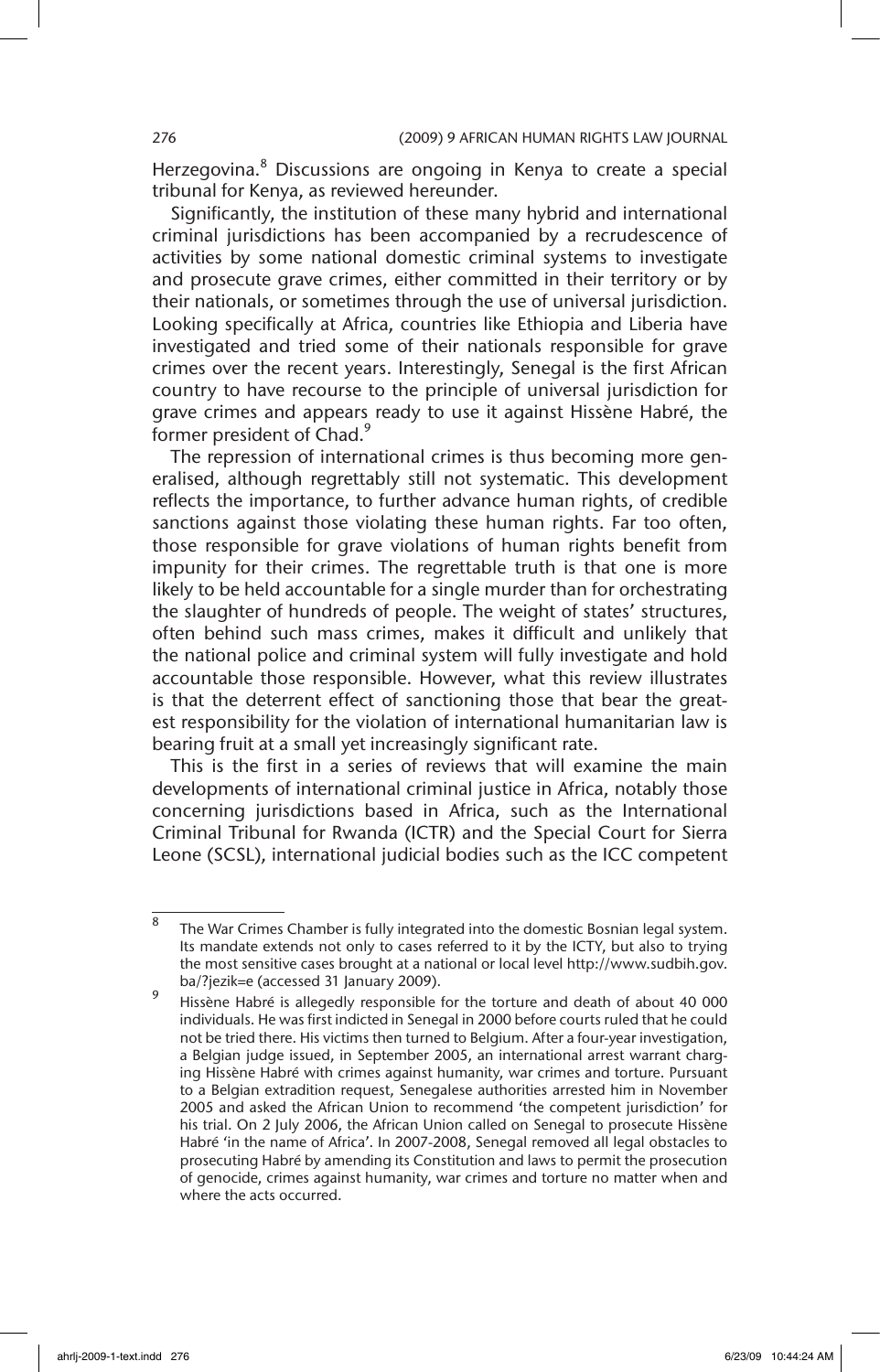to investigate and prosecute international crimes committed on the continent, or of some selected national jurisdictions seeking to prosecute international crimes. These reviews will concentrate on efforts to investigate, prosecute and try those individuals responsible for 'core international crimes', namely war crimes, crimes against humanity and genocide. This first issue aims to provide a brief overview of some of the major developments which took place in 2008 at the ICC, ICTR, SCSL and in Kenya. A more detailed review of selected important cases and decisions is offered, but readers are advised to refer to the specific decisions and material cited for complete and further information.

## 2 The International Criminal Court

The ICC Statute, which was negotiated in 1998 and entered into force in 2002, is mandated to try those responsible for grave international crimes over which it has jurisdiction. Coincidentally, all the cases currently before it concern crimes committed in Africa by African nationals. This focus on Africa has been criticised by many, with the Court sometimes perceived as a 'court for Africa'. However, save for the referral by the Security Council of the situation in Darfur, Sudan, all cases were referred to the ICC Prosecutor by African states. Interestingly, the ICC Prosecutor has chosen not only to investigate crimes committed against civilians, but also those that are perpetrated against peacekeepers.

Below is a review of the main developments which took place in 2008, looking at (1) the first case brought before the ICC, concerning Thomas Lubanga Dyilo; (2) the other cases pertaining to the Democratic Republic of the Congo (DRC); (3) the case against Jean-Pierre Bemba Gombo, former Vice-President of the DRC, charged with crimes committed in the Central African Republic; (4) the situation in Uganda; (5) the situation in Sudan; and (6) the investigation of attacks against peacekeepers in Darfur.

### 2.1 Thomas Lubanga Dyilo (Democratic Republic of the Congo)

The DRC was the first state signatory to the Statute of the ICC to refer a situation to the ICC, in 2003, in what has become known as a 'self-referral', namely requesting the international court to investigate crimes committed in its own territory.<sup>10</sup> On this basis, the Prosecutor opened investigations in Eastern DRC. The first resulting arrest warrant, unsealed in 2006, concerned Thomas Lubanga, the former President of the primarily Hema ethnicity political group, *Union des Patriotes Congolais* (UPC). Having been arrested previously for another alleged crime

<sup>10</sup> The referral was made on 3 March 2004 http://www.icc-cpi.int/NR/rdonlyres /477CC240-07A5-4FAC-80AC-3A743C2CD649/279970/LRCIS\_Thomas\_Lubanga\_ Dyilo\_Eng.pdf (accessed 31 January 2009).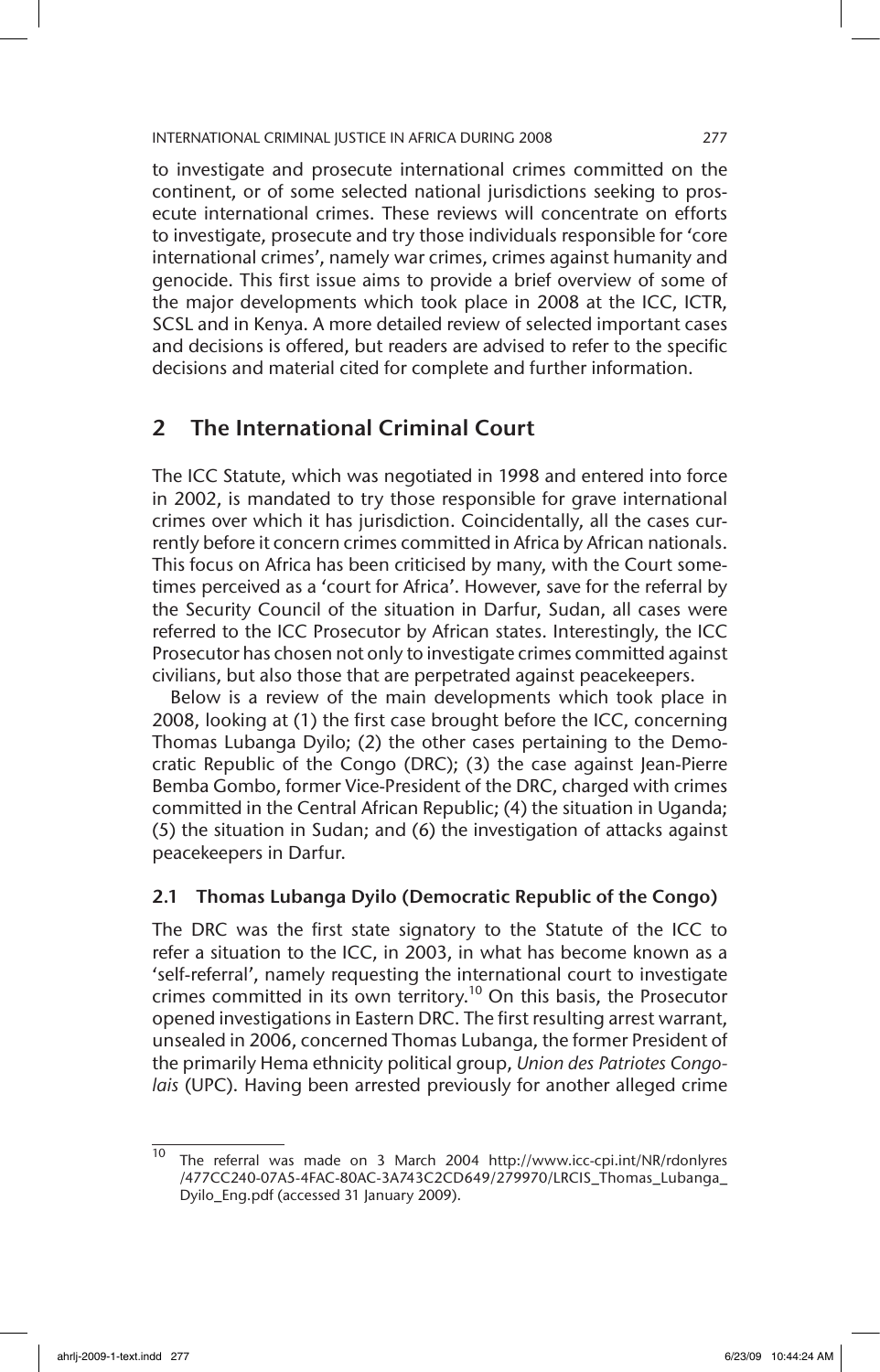by the authorities of the DRC, he was transferred to the seat of the ICC in The Hague in March 2006. The charges against Thomas Lubanga were confirmed on 29 January 2007 following a series of postponements. The trial on merits is due to start in February 2009.<sup>11</sup>

As the first case before the ICC, this case has experienced considerable teething problems. Issues of fair trial and the disclosure of confidential material obtained by the Prosecutor from third parties to assist with the investigations have been the source of considerable debate before the Trial Chamber. On 13 June 2008, the Trial Chamber ruled that 'the trial process has been ruptured to such a degree that it is now impossible to piece together the constituent elements of a fair trial', $12$ holding that the Prosecutor had incorrectly applied article 53(3)(e) of the ICC Statute when entering into agreements with information providers, with the consequence that a significant body of potentially exculpatory material would be withheld from the accused 'improperly inhibiting  $[his]$  opportunities ... to prepare his defence'.<sup>13</sup> As a result, the Trial Chamber indefinitely stayed the proceedings and ordered the unconditional release of Lubanga in July 2008 on the basis that 'a fair trial of the accused is impossible, and the entire justification for his detention has been removed'.<sup>14</sup>

Following an appeal by the prosecution, the Appeals Chamber agreed to grant the Prosecutor's request to suspend the Trial Chamber's decision to release Lubanga and to ensure his presence, agreed to keep him in custody until the appeal was heard.<sup>15</sup> This acted as a catalyst for the Prosecutor to engage in extensive negotiations with the relevant information providers, including the UN. In October 2008, the Prosecutor announced that he had reached agreements with the information providers to disclose all the material to the Trial Chamber. Upon review of the material, the Trial Chamber confirmed, in November 2008, that the trial could proceed.<sup>16</sup> However, it appears from subsequent complaints by the defence counsel that the resultant

<sup>&</sup>lt;sup>11</sup> An analysis of this procedure and of the salient issues of the trial will be provided in the next issue.

<sup>12</sup> *The Prosecutor v Thomas Lubanga* Case ICC-01/04-01/06 (*Lubanga* trial), Decision on the consequences of non-disclosure of exculpatory materials covered by art 54(3) (e) agreements and the application to stay the prosecution of the accused, together with certain other issues raised at the Status Conference on 10 June 2008, 13 June 2008 para 93.

<sup>13</sup> *Lubanga* trial (n 12 above) para 92.

<sup>14</sup> *Lubanga* trial, Decision on the release of Thomas Lubanga Dyilo, 2 July 2008 para 34.

<sup>15</sup> *The Prosecutor v Thomas Lubanga* Case ICC-01/04-01/06 (*Lubanga* appeal), Decision on the request of the Prosecutor for suspensive effect of his appeal against the Decision on the release of Thomas Lubanga Dyilo, 7 July 2008 and Reasons for the decision on the request of the Prosecutor for suspensive effect of his appeal against the Decision on the release of Thomas Lubanga Dyilo, 22 July 2008.

<sup>16</sup> *Lubanga* trial, Decision to lift the stay of the proceedings in the *Lubanga* case, 17 November 2008.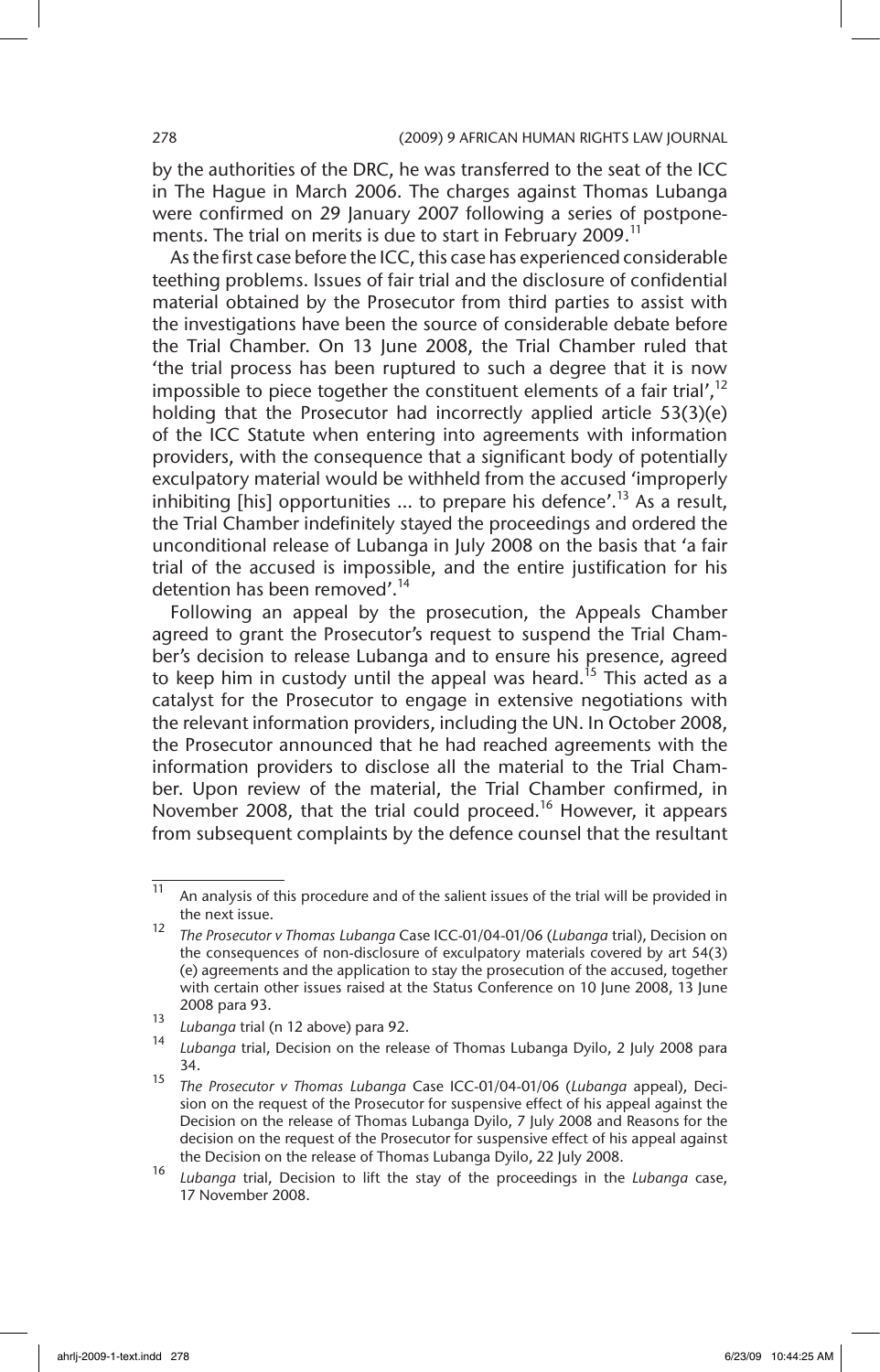effect of this decision was that the documents disclosed were so heavily edited that they were not of much use to the accused.<sup>17</sup>

A lesson to be learnt from this experience is that information provided to the Prosecutor in confidence for the purpose of generating new evidence should be just that, and that the Prosecutor should not rely on this information to the extent that it creates tension with the defence because the providers do not or cannot consent to its disclosure. The concerns of the providers may be rooted in a justifiable measure to protect information that could otherwise adversely affect, for instance, operations of an ongoing peacekeeping mission or the physical integrity of those on the ground. It must be borne in mind that many of the documents that may be made available to the Prosecutor, in this and future cases, will very likely pertain to the activities of ongoing peacekeeping operations, some of which are highly sensitive, containing information that would not only compromise the confidential internal decision-making processes of inter-governmental organisations such as the UN, but also endanger the safety and security of the troops and civilians working on the ground. It is to be hoped that the Prosecutor and the Court will continue to carefully balance the rights of the accused to a fair trial with the need to protect confidential information provided by third parties for purposes of investigation to generate new evidence. In its clarification of which right should be given precedence, the Appeals Chamber noted that the ICC chambers should respect both the right to disclosure and the right to confidentiality.<sup>18</sup>

Another landmark development in the *Thomas Lubanga* case was the clarification of the role of victim participation. One distinguishing feature of the ICC from its *ad hoc* predecessors is the inclusion of the possibility for victims to directly participate in the proceedings. In a Trial Chamber decision dated 18 January 2008, $19$  and Appeals Chamber decision dated 6 August 2008,<sup>20</sup> the ICC sought to provide a meaningful role to victims and to clarify the aspects of their participation. Among the principal issues addressed were at what stage victims may participate; which victims may participate; what would participating victims be permitted to do; and matters concerning reparations. The Appeals Chamber confirmed that, although the harm suffered by victims does not necessarily have to be direct, it would need to constitute personal harm under rule 85(a). In addition, participating victims may possibly

<sup>17</sup> S Hanson 'Africa and the International Criminal Court' 24 July 2008 http://www. globalpolicy.org/intljustice/icc/2008/0724africa.htm (accessed 31 January 2009).

<sup>18</sup> *Lubanga* appeal, Judgment on the appeal of the Prosecutor against the decision of Trial Chamber I entitled Decision on the consequences of non-disclosure of exculpatory materials covered by art 54(3)(e) agreements and the application to stay the prosecution of the accused, together with certain other issues raised at the Status Conference on 10 June 2008, 21 October 2008.

<sup>19</sup> *Lubanga* trial, Decision on victim participation, 18 January 2008.

Lubanga appeal, Decision on the participation of victims in the appeal, 6 August 2008.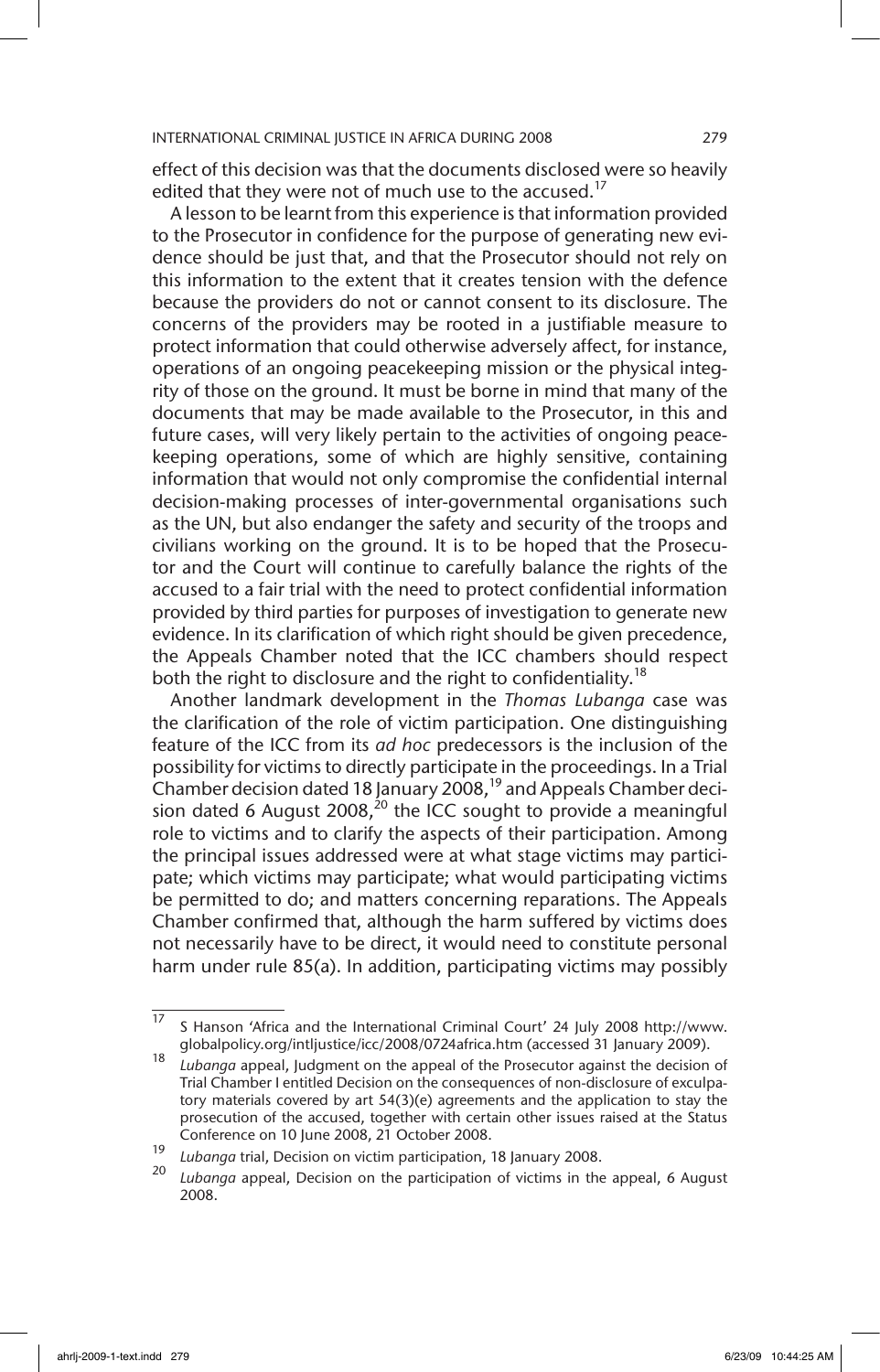lead evidence pertaining to the guilt or innocence of the accused when requested, and challenge the admissibility or relevance of evidence in the trial proceedings. $^{21}$ 

## 2.2 Other cases concerning alleged crimes committed in the DRC (Germain Katanga and Mathieu Ngudjolo, Bosco Ntaganda)

The arrest in February 2008 of Mathieu Ngudjolo, former leader of the National Integrationist Front (FNI) and a colonel in the national army of the government of the DRC, was the result of an effective co-ordinated effort between the Congolese government, the ICC and Belgian authorities, unique in that Mathieu Ngudjolo was not in custody when the ICC warrant of arrest was unsealed. What makes this case one to watch in 2009 are reports that in August 2006, Mathieu Ngudjolo signed a peace agreement with the Congolese government and was granted amnesty, prior to his appointment to the rank of colonel in October 2006 in the regular armed forces of the DRC.<sup>22</sup> During his first appearance before the Court, Mathieu Ngudjolo also argued that the case against him amounted to double jeopardy in view of the trial previously held against him in the DRC, where he was acquitted of all charges based on identical facts to those described in the warrant of arrest. This matter will probably be raised again during the trial.

The arrest and transfer of Mathieu Ngudjolo followed that of 31 yearold Germain Katanga in October 2007, former leader of the Patriotic Resistance Force in Ituri (FRPI) and the youngest person to be brought before the ICC for trial. Germain Katanga is alleged to have been an ally to the FNI. In March 2008, Pre-Trial Chamber I decided to join the cases of Mathieu Ngudjolo and Germain Katanga further to a request from the prosecution who argued alleged co-responsibility for crimes committed during and after the attack on the village of Bogoro.<sup>23</sup> On 30 September 2008, after almost four months of hearings, which included the participation of 57 victims, the Pre-Trial Chamber confirmed seven counts of war crimes and three counts of crimes against humanity, including the enlistment of children under the age of 15 to actively participate in hostilities.<sup>24</sup>

On 29 April 2008, the ICC unsealed the fourth warrant of arrest issued in the DRC context for Bosco Ntaganda, alleged former Deputy-Chief

 $21$  As above.

 $22$  Statement of the Deputy Prosecutor, Fatou Bensouda, to the media regarding the surrender of Mathieu Ngudjolo, 7 February 2008 3.

<sup>23</sup> *The Prosecutor v Germain Katanga & Mathieu Ngudjolo Chui* Case ICC-01/04-01/07 (*Katanga & Ngudjolo* trial), Decision on the joinder of the cases against Germain Katanga and Mathieu Ngudjolo Chui, 10 March 2008.

<sup>24</sup> *Katanga & Ngudjolo* trial, Decision on the confirmation of charges, 30 September 2008. The Pre-Trial Chamber found insufficient evidence to try them for inhuman treatment, outrages upon personal dignity and inhumane acts.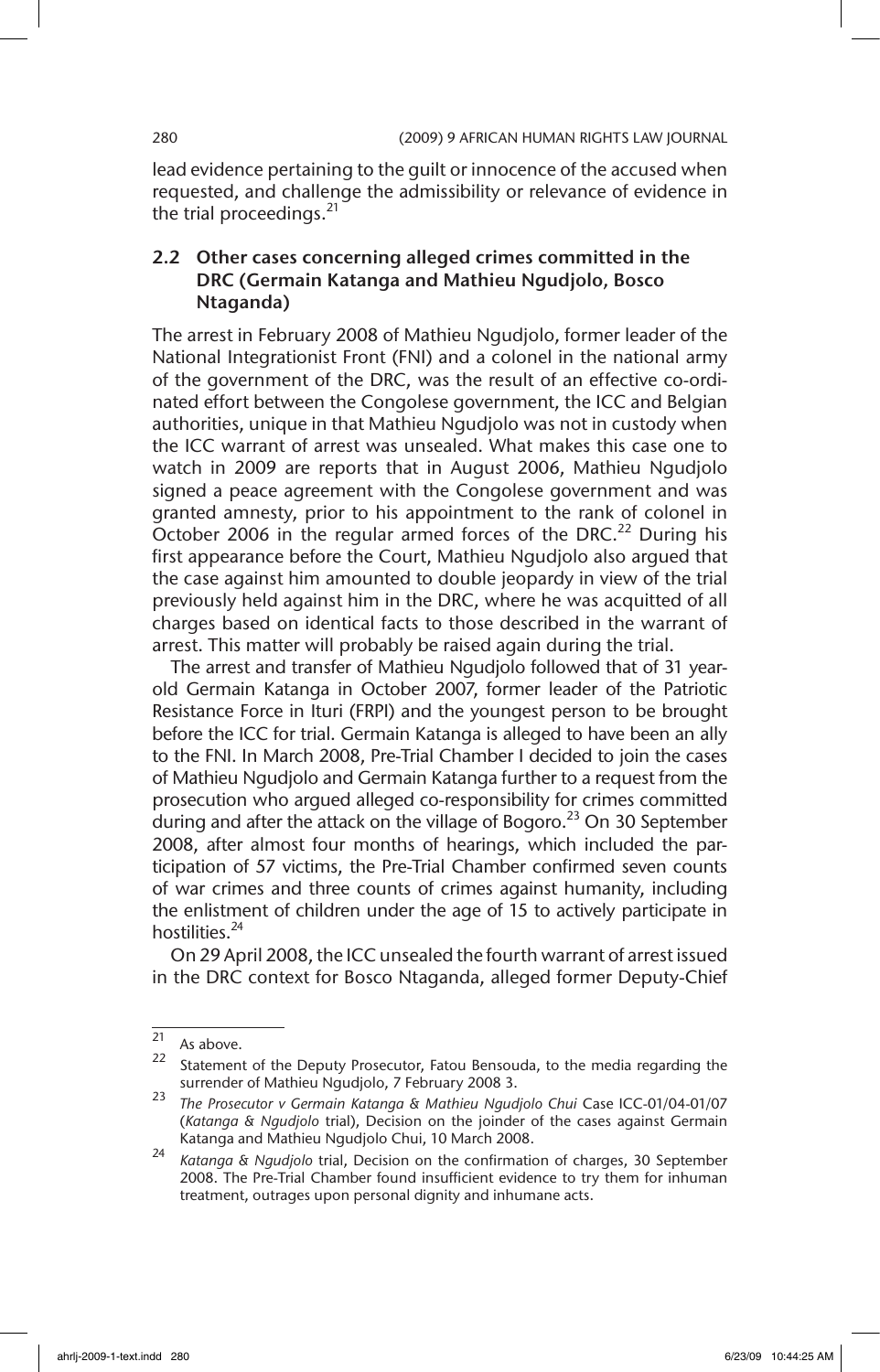of the general staff of the *Forces Patriotiques pour la Libération du Congo* (FPLC), and alleged current chief of staff of the *Congrès national pour la*  défense du peuple (CNDP) armed group, active in North Kivu.<sup>25</sup> Bosco Ntaganda, a co-accused in the trial of Thomas Lubanga, is charged with three war crimes, including the enlistment and conscription of children under the age of 15 to actively participate in hostilities. He is yet to be arrested by the Congolese authorities who, it is reported, are considering appointing him to a senior position in the Congolese army.<sup>26</sup>

### 2.3 Jean-Pierre Bemba Gombo (Central African Republic)

Interestingly, Jean-Pierre Bemba Gombo, the first person to be indicted by the ICC for crimes committed in the Central African Republic (CAR), was one of four vice-presidents in the DRC transitional government from 2003 to 2006. He was the President and Commander-in-Chief of the *Mouvement de Libération du Congo* (MLC), a rebel group which became the main opposition party in the DRC. After receiving the second highest number of votes in the 2006 Presidential elections, Jean-Pierre Bemba was elected to the DRC Senate in 2007.

According to the ICC Prosecutor, Jean-Pierre Bemba and his MLC forces were invited by the then President of the CAR, Ange-Félix Patassé, to assist in putting down a *coup* attempt led by François Bozizé, Patassé's former army Chief of Staff. It was in this context that Jean-Pierre Bemba's MLC forces are alleged to have carried out horrific crimes, including mass rapes, killings and looting against the civilian population in the CAR. François Bozizé succeeded in the *coup* and in 2004 requested that the ICC investigate crimes committed during the 2002-2003 rebellion. In May 2007, the office of the Prosecutor of the ICC announced the opening of an investigation in the CAR.

On 23 May 2008, the Pre-Trial Chamber found that there were reasonable grounds to believe that Jean-Pierre Bemba bore individual criminal responsibility for war crimes and crimes against humanity committed in the CAR from 25 October 2002 to 15 March 2003. Jean-Pierre Bemba was arrested in May 2008 in Brussels and transferred to the ICC in July 2008 on the basis of a warrant of arrest for three counts of war crimes and five counts of crimes against humanity.<sup>27</sup> The confirmation of charges hearing in the case against Jean-Pierre Bemba has been postponed on three separate occasions and is now scheduled to be heard in 2009.

<sup>25</sup> *The Prosecutor v Bosco Ntaganda* Case ICC-01/04-02/06, Warrant of Arrest, 22 August 2006, which was made public pursuant to the Pre-Trial Chamber's Decision to unseal the warrant of arrest against Bosco Ntaganda, 28 April 2008.

<sup>&</sup>lt;sup>26</sup> Bosco Ntaganda was General Laurent Nkunda's second-in-command until General Nkunda was arrested by the Rwandan authorities in January 2009. The DRC have issued an international warrant for his arrest.

<sup>27</sup> *The Prosecutor v Jean-Pierre Bemba Gombo* Case ICC-01/05-01/08, Warrant of Arrest, 23 June 2008.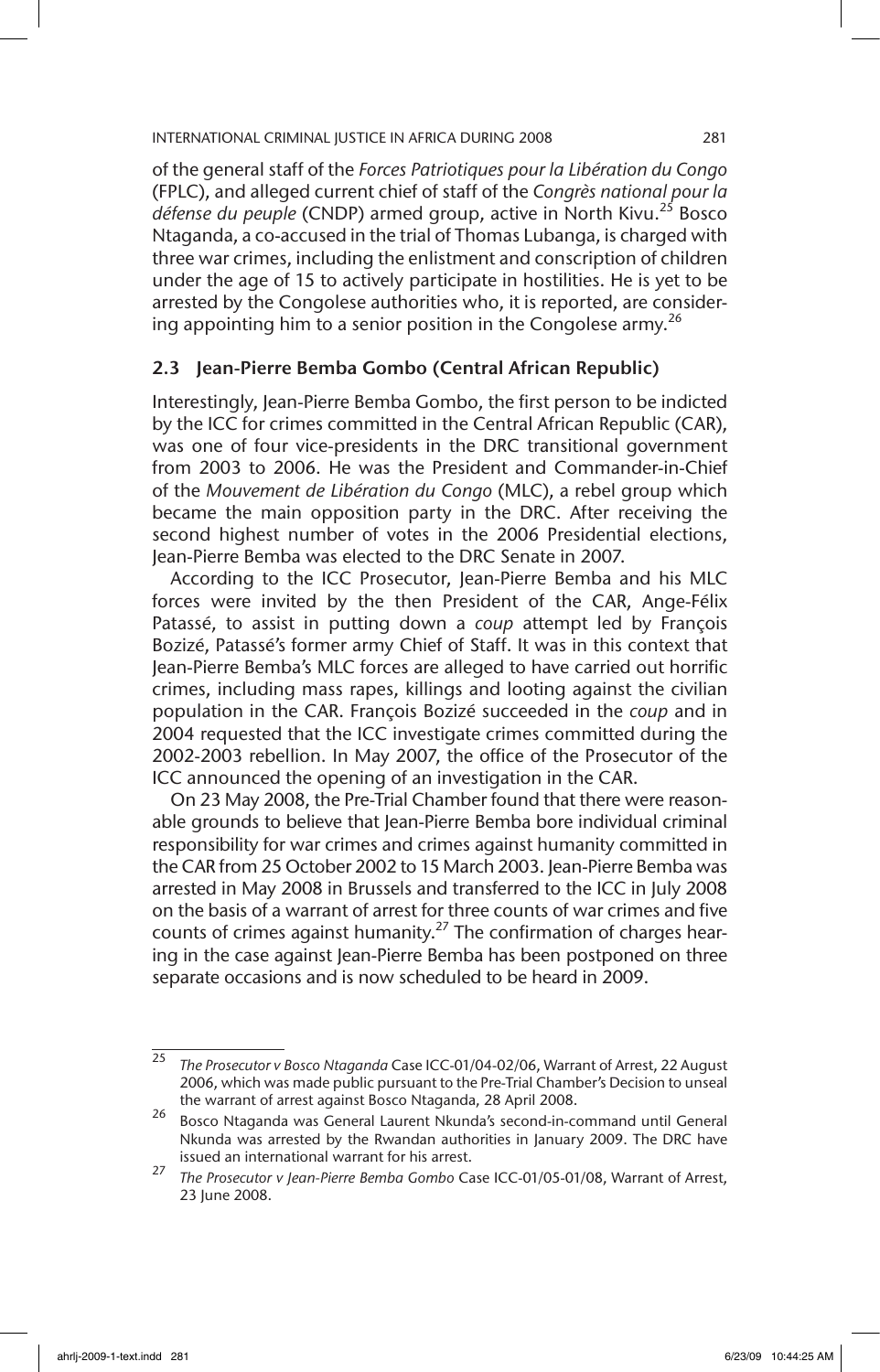### 2.4 The situation in Uganda

In the case against Joseph Kony, Vincent Otti, Okot Odhiambo and Dominic Ongwen, judicial developments in 2008 were limited due to the lack of arrest of any suspects. In an effort to bring peace to Northern Uganda, a deal was signed in February 2008 in Juba, Sudan, envisaging that certain 'international crimes' would be tried in a special section of the High Court of Uganda, in a bid to suspend action by the ICC. However, the failure of Joseph Kony to appear to sign the peace agreements resumed the violence in Uganda in April 2008. The Prosecutor, during the spate of new attacks by the Lord's Resistance Army in 2008, reiterated the urgent need to arrest its leadership. In May 2008, President Museveni created the Special War Crimes Court with the competence to try the leaders of the Lord's Resistance Army for 'international crimes' as was envisaged in Juba. Nevertheless, the ICC indictments against the three accused still stand.

The investigation by the ICC of the situation in Northern Uganda and the resulting arrest warrants illustrate the tensions between criminal accountability and justice, on the one hand, and ongoing peace mediation efforts, on the other.

### 2.5 The situation in Sudan

The investigation by the ICC of the situation in Darfur, Sudan, was triggered by the UN Security Council acting under chapter VII in Resolution 1593 (2005) of 31 March 2005. In its resolution, the Security Council called upon the government of Sudan to co-operate fully and provide any necessary assistance to the ICC, despite it not being a state party to the ICC.

The ICC has since opened a formal investigation and issued warrants for the arrest of State Minister for Humanitarian Affairs, Ahmed Harun, and a militia leader, Ali Kushayb, for crimes committed in the Darfur region. Sudan has to date refused to co-operate with the ICC and hand over the suspects. The Prosecutor has stressed the non-compliance of the Sudanese government with Resolution 1593 (2005) on several occasions in his regular reports to the Security Council and the General Assembly.<sup>28</sup> During the introduction of his seventh report at the Security Council meeting held on 5 June 2008, the Prosecutor emphasised the need for a Security Council presidential statement requesting full cooperation from the Sudanese authorities in accordance with Resolution 1593 (2005). On 16 June 2008, the Security Council issued a presidential statement urging Sudan's co-operation with the Prosecutor.<sup>29</sup>

<sup>28</sup> See *Fourth Report of the International Criminal Court to the UN for 2007/08* (A/63/323) of 22 August 2008; 5905th Meeting of the Security Council, 5 June 2008; 6028th Meeting of the Security Council, 3 December 2008.

<sup>&</sup>lt;sup>29</sup> Statement by the President of the Security Council, 16 June 2008, S/PRST/2008/21.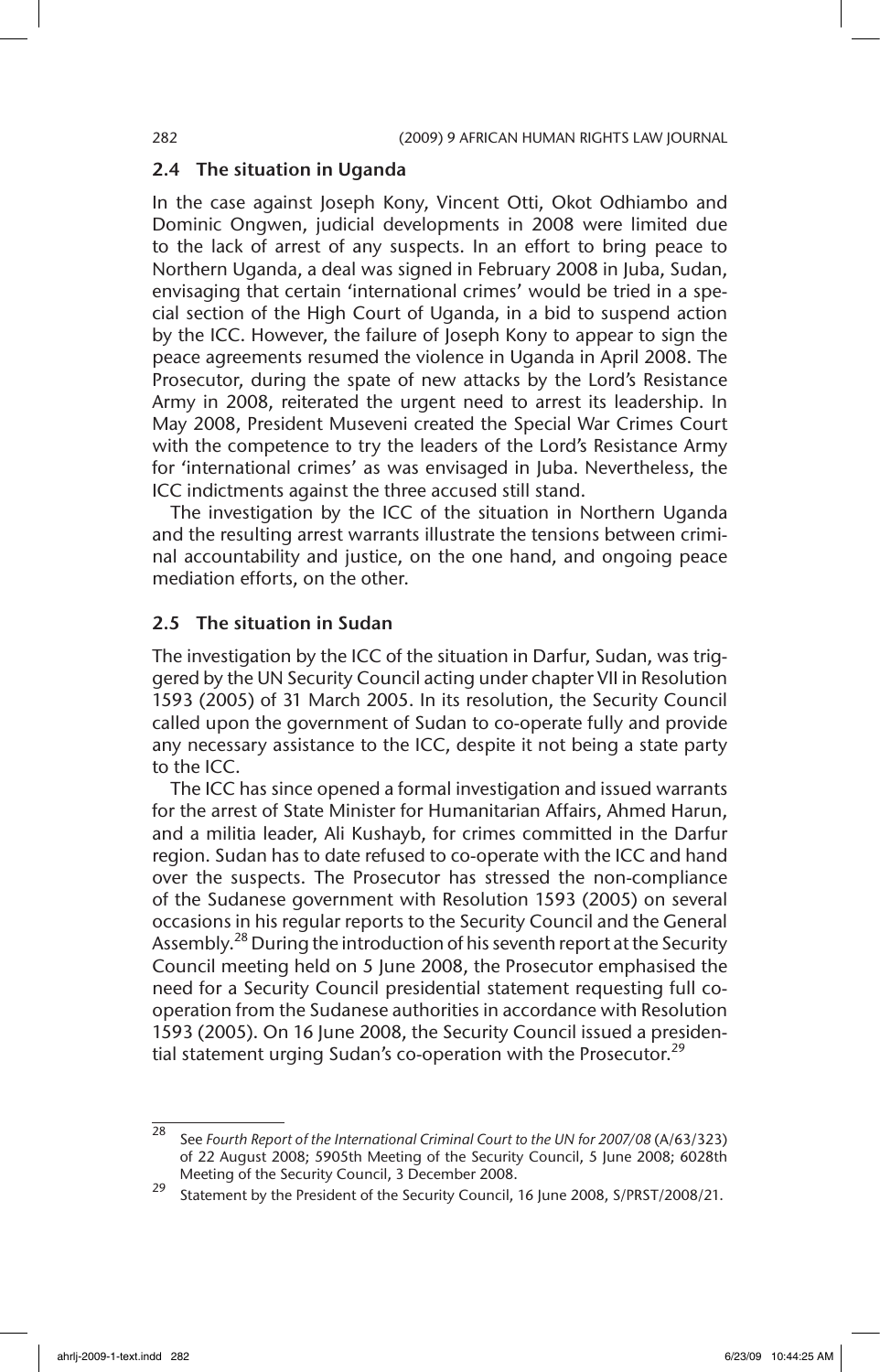The Prosecutor's application to the Pre-Trial Chamber on 14 July 2008 seeking a warrant for the arrest of the Sudanese President, Omar al-Bashir, has been met with nothing if not controversy and widely disparate views.<sup>30</sup> The timing of this request, its political context and possible consequences and, more generally, the possible tension between this request and ongoing peace-making efforts have been the subject of heated debate in all circles, from the halls of the African Union (AU) to the carpeted floors of the Security Council. The Prosecutor in his application states that there are reasonable grounds to believe that Omar al-Bashir bears criminal responsibility for genocide, crimes and war crimes committed in Darfur. The government of Sudan has since made every effort to persuade other member states, especially those in the AU, that the security situation on the ground in Darfur is improving, with the aim of securing a suspension of the case by the Security Council. Several member states and regional bodies, such as the AU and the League of Arab States, have indeed called for the Security Council to pass a resolution deferring the case for 12 months pursuant to article 16 of the Statute of the ICC. The ramifications of such a decision are complex and will certainly impact on the credibility of the ICC, testing its independence from political intervention.

So far, the government of Sudan has eluded its responsibility to protect its own people and its obligation to co-operate with the ICC. If the assertions by the Sudanese government of progress on the ground in stopping the violence are genuine and substantiated, if there are genuine efforts directed at peace negotiations in Darfur and advancing the North-South Comprehensive Peace Agreement, and if the interests of peace justify such a course of action, the Security Council could justifiably exercise its power under article 16 of the Rome Statute to suspend any prosecutions against Omar al-Bashir for 12 months. Failing that, the Security Council should be seeking alternative measures to effectively pressure Khartoum to stop the violence and let the court process proceed.

### 2.6 Attacks against African Union peacekeepers in Darfur

On 20 November 2008, the ICC Prosecutor took a momentous step when he requested the first-ever warrants of arrest for an attack against the AU Mission in Sudan (AMIS) based in Haskanita, Darfur.<sup>31</sup> The attack, which took place on 29 September 2007, killed 12 peacekeepers and civilian police officers. Since July 2008, the United Nations-African Union Mission in Darfur has also been subject to several attacks from both rebel

<sup>&</sup>lt;sup>30</sup> The Situation in Darfur, Sudan: The Prosecutor's Application for Warrant of Arrest under Article 58 Against Omar Hassan Ahmad Al Bashir, 14 July 2008 http://www2. icc-cpi.int/NR/rdonlyres/64FA6B33-05C3-4E9C-A672-3FA2B58CB2C9/277758/ ICCOTPSummary 20081704ENG.pdf (accessed 31 January 2009). The ICC issued the arrest warrant against President Bashir on 4 March 2009.

<sup>&</sup>lt;sup>31</sup> The Situation in Darfur, Sudan: Summary of the Prosecutor's Application under Article 58, ICC- 02/05, 20 November 2008.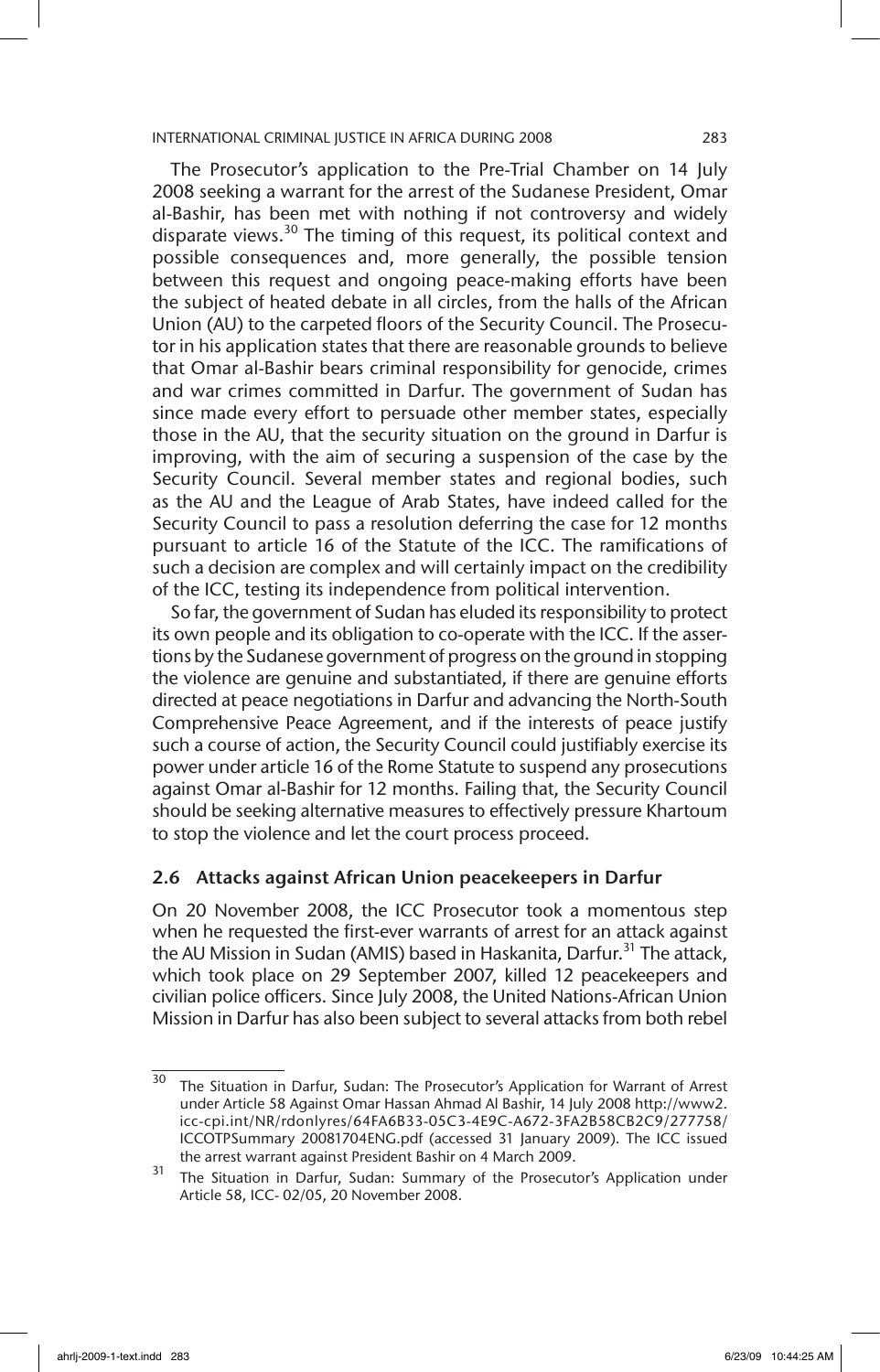and Sudanese government forces. Attacks against international peacekeeping operations not directly involved in hostilities are prohibited by the laws of war and the ICC Statute. Such attacks pose a significant threat to the international community's ability to protect civilians, conduct humanitarian activities in general, and maintain international peace and security. This was starkly illustrated by the response by AMIS after this attack to adopt stricter security guidelines, curtail all its activities and confine staff to their bases. Ultimately, the repression of crimes committed against peacekeepers is crucial to guarantee their protection, which in turn is critical to the civilian population they guard.

## 3 The United Nations International Criminal Tribunal for Rwanda

The ICTR, an *ad hoc* jurisdiction which was established by the UN Security Council in 1994, is due to complete all its activities in the coming years and to close its doors.<sup>32</sup> Important developments in the course of 2008 have been (1) efforts to clear the judicial docket; (2) the judgment rendered in the case of Theoneste Bagosora and others; and (3) the developments pertaining to the completion strategy, especially those relating to the Rule 11 *bis* Prosecutor's request to transfer cases to Rwanda.

## 3.1 Clearing the judicial docket: Overview of judicial activities

A significant development for the ICTR in 2008 was the conclusion of all but one of the multi-accused cases.33 The long-running *Butare* case came to a close in November after seven and a half years of trial;  $34$ and the so-called *Government II* case,<sup>35</sup> as well as the *Military II* case,<sup>36</sup> likewise after five-year trials.

By the end of 2008, the ICTR had rendered several major judgments, notably in the cases concerning Athanase Seromba,<sup>37</sup> Tharcisse

<sup>&</sup>lt;sup>32</sup> The Completion Strategy proposed by the ICTR was endorsed by UN Security Council Resolution 1503. Other documents on the completion strategy are available at http://69.94.11.53/default.htm (accessed 31 January 2009).

<sup>33</sup> The exception concerns the case of *Karemera & Others* (Case ICTR-98-44), involving three accused.

 $34$  Case ICTR-98-42.

 $\frac{35}{36}$  Case ICTR-99-50.

 $^{36}$  Case ICTR-00-56.

Case ICTR-2001-66. Athanase Seromba was a Catholic priest at Nyange Parish, Kivumu Commune, Kibuye Prefecture. His trial commenced on 20 September 2004, and he was originally convicted and sentenced on 13 December 2006. The Appeals Chamber on 12 March 2008 overturned the conviction of Athanase Seromba for aiding and abetting genocide and extermination as a crime against humanity and substituted convictions for committing genocide and extermination as a crime against humanity for his role in the destruction of the church in Nyange Parish, causing the death of approximately 1 500 Tutsi refugees sheltering inside. The Appeals Chamber increased his sentence from 15 years' imprisonment to imprisonment for the remainder of his life.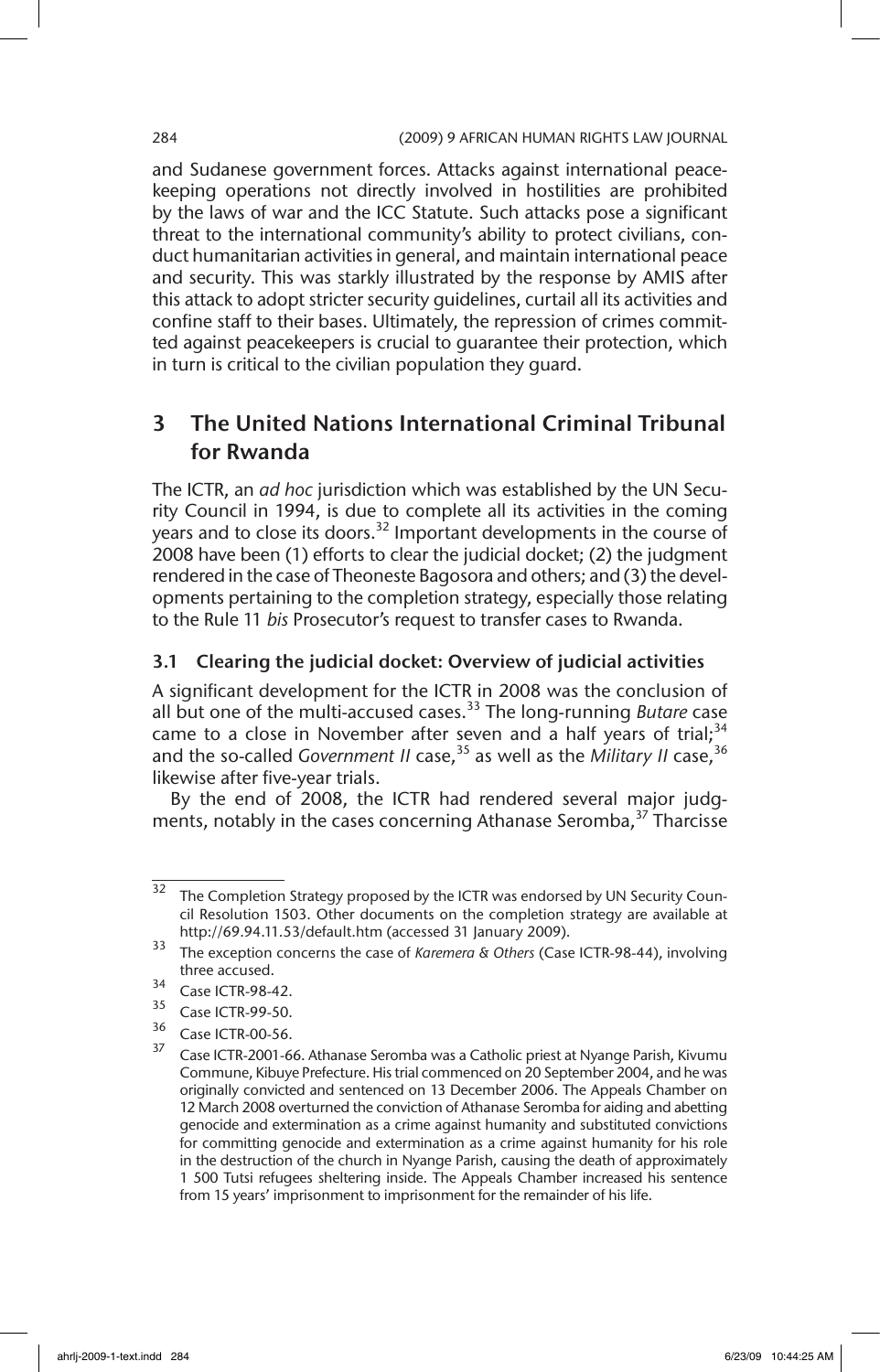Muvuni,<sup>38</sup> Siméon Nchamihigo,<sup>39</sup> Simon Bikindi<sup>40</sup> and Protais Zigiranyirazo.<sup>41</sup> Another three additional judgments were pending, in the cases of Tharcisse Renzaho, $42$  Emmanuel Rukundo<sup>43</sup> and Bizimungu and Others.<sup>44</sup>

Two important trials commenced in 2008 in the case concerning Lieutenant-Colonel Ephrem Setako, a former senior officer in the Rwandan armed forces and director of the Judicial Affairs Division of the Rwandan Ministry of Defence, $45$  and the case concerning Callixte Kalimanzira, former Acting Minister of the Interior of Rwanda in April and May 1994, began on 5 May 2008 before Trial Chamber III.<sup>46</sup>

## 3.2 The judgment in *The Prosecutor v Théoneste Bagosora and Others*

On 18 December 2008, the ICTR rendered judgment in one of its most important cases: concerning Colonel Théoneste Bagosora, the *directeur* 

- <sup>39</sup> Case ICTR-01-63. On 12 November 2008, Siméon Nchamihigo was convicted by a trial chamber for genocide, murder and extermination as crimes against humanity, and for other inhumane acts as a crime against humanity. He was sentenced to life imprisonment. His case is currently before the Appeals Chamber.
- <sup>40</sup> Case ICTR-01-72. On 2 December 2008, a trial chamber found Bikindi guilty of direct and public incitement to commit genocide based on his exhortations to kill Tutsi in a vehicle outfitted with a public address system on the main road between Kivumu and Kayove in late June 1994. He was sentenced to 15 years' imprisonment. Bikindi was acquitted on all other five counts.
- <sup>41</sup> Case ICTR-01-73. On 18 December 2008, a trial chamber convicted Protais Zigiranyirazo of genocide and extermination as a crime against humanity and sentenced him to 20 years' imprisonment. The trial chamber acquitted him of conspiracy to commit genocide, complicity in genocide and murder as a crime against humanity. The case is currently before the Appeals Chamber.
- $42$  Case ICTR-97-31. Renzaho is charged with genocide, alternatively complicity in genocide, and with murder as a crime against humanity.
- $\frac{43}{2}$  Case ICTR-01-70. Rukundo is charged with genocide and crimes against humanity for murder and extermination.
- <sup>44</sup> Case ICTR-99-50. The accused in this case are charged with conspiracy to commit genocide, genocide, complicity in genocide, direct and public incitement to commit genocide, crimes against humanity and violations of art 3 common to the Geneva Conventions and Additional Protocol II.
- <sup>45</sup> Case ICTR-04-81. Setako is indicted for genocide or, in the alternative, complicity in genocide, murder and extermination as crimes against humanity; as well as serious violations of art 3 common to the Geneva Conventions and Additional Protocol II.
- <sup>46</sup> Case ICTR-05-88-I. Kalimanzira is charged with genocide or, in the alternative, complicity in genocide, and direct and public incitement to commit genocide.

<sup>38</sup> Case ICTR-2000-55. Tharcisse Muvunyi served as lieutenant-colonel in the Rwandan armed forces, stationed at the *École des sous-officiers* in Butare Prefecture in 1994. He was convicted by a trial chamber on 12 September 2006. On 29 August 2008, the Appeals Chamber overturned his conviction for genocide, direct and public incitement to commit genocide based on a speech he gave in Gikonko, and other inhumane acts as a crime against humanity. The Appeals Chamber also quashed Muvunyi's conviction for direct and public incitement to commit genocide and ordered a retrial limited to the allegations considered in relation to this incident. Tharcisse Muvunyi remains detained by the ICTR pending retrial.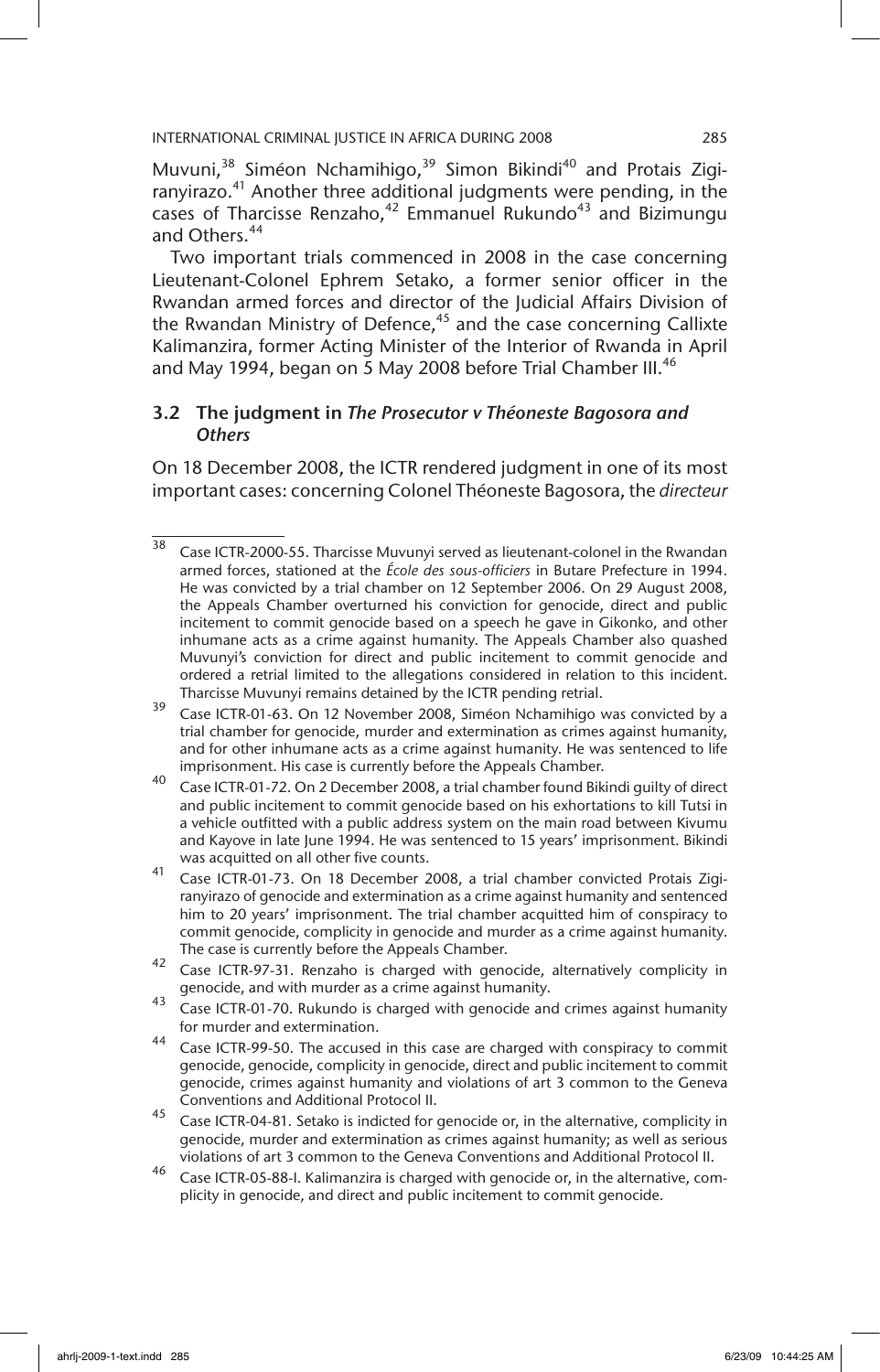*de cabinet* of the Ministry of Defence; General Gratien Kabiligi, the head of the Operations Bureau (G-3) of the army general staff; Major Aloys Ntabakuze, the commander of the elite Para Commando Battalion; and Colonel Anatole Nsengiyumva, the commander of the Gisenyi operational sector.<sup>47</sup> The accused were charged with conspiracy to commit genocide, genocide, crimes against humanity and war crimes, based on direct or superior responsibility, for crimes committed in Rwanda in 1994. Three of the accused, Bagosora, Ntabakuze and Nsengiyumva, were convicted and given life sentences, while Kabiligi was acquitted. The judgment is currently before the Appeals Chamber.

Because of the high-ranking positions of the three convicts and of their particular individual responsibility, the factual findings of this judgment cast an important light on the historical events that unfolded in Rwanda in 1994 and on the planning and commission of the genocide against the Tutsis and the targeting of moderate Hutus. Of particular relevance are the details given pertaining to the events from 6 to 9 April 1994, giving a detailed account of the days immediately after the assassination of the President of Rwanda, including the circumstances of the assassination of the Prime Minister, Agathe Uwilingiyimana.<sup>48</sup>

As noted by the Trial Chamber when it orally rendered its judgment:<sup>49</sup>

The evidence of this trial has reiterated that genocide, crimes against humanity and war crimes were perpetrated in Rwanda after 6 April 1994. The human suffering and slaughter were immense. These crimes were directed principally against Tutsi civilians as well as Hutus who were seen as sympathetic to the Tutsi-led Rwandan Patriotic Front (RPF) or as opponents of the ruling regime. The perpetrators included soldiers, gendarmes, civilian and party officials, *Interahamwe* and other militia, as well as ordinary citizens.

While the elaborate legal analysis mainly reiterates existing jurisprudence, it offers interesting developments pertaining to the crime of conspiracy to commit genocide although, ultimately, the Chamber found that the prosecution had failed to prove beyond reasonable doubt that the accused had conspired amongst themselves or with others to commit genocide.<sup>50</sup>

## 3.3 Completion strategy

The closing of the ICTR has been expected for some time, and the Tribunal has been preparing for it by endeavouring to clear its docket, and transferring cases to domestic jurisdictions, in line with Security Council Resolutions 1503 (2003) of 28 August 2003 and 1534 (2004)

 $\frac{47}{48}$  Case ICTR-98-41-T.

Case ICTR-98-41-T, judgment and sentence, 18 December 2008 166-199.

<sup>49</sup> Oral summary of the judgment, *The Prosecutor v Théoneste Bagosora & Others* Case ICTR-98-41-T para 7, available online.

<sup>50</sup> n 48 above, para 2113.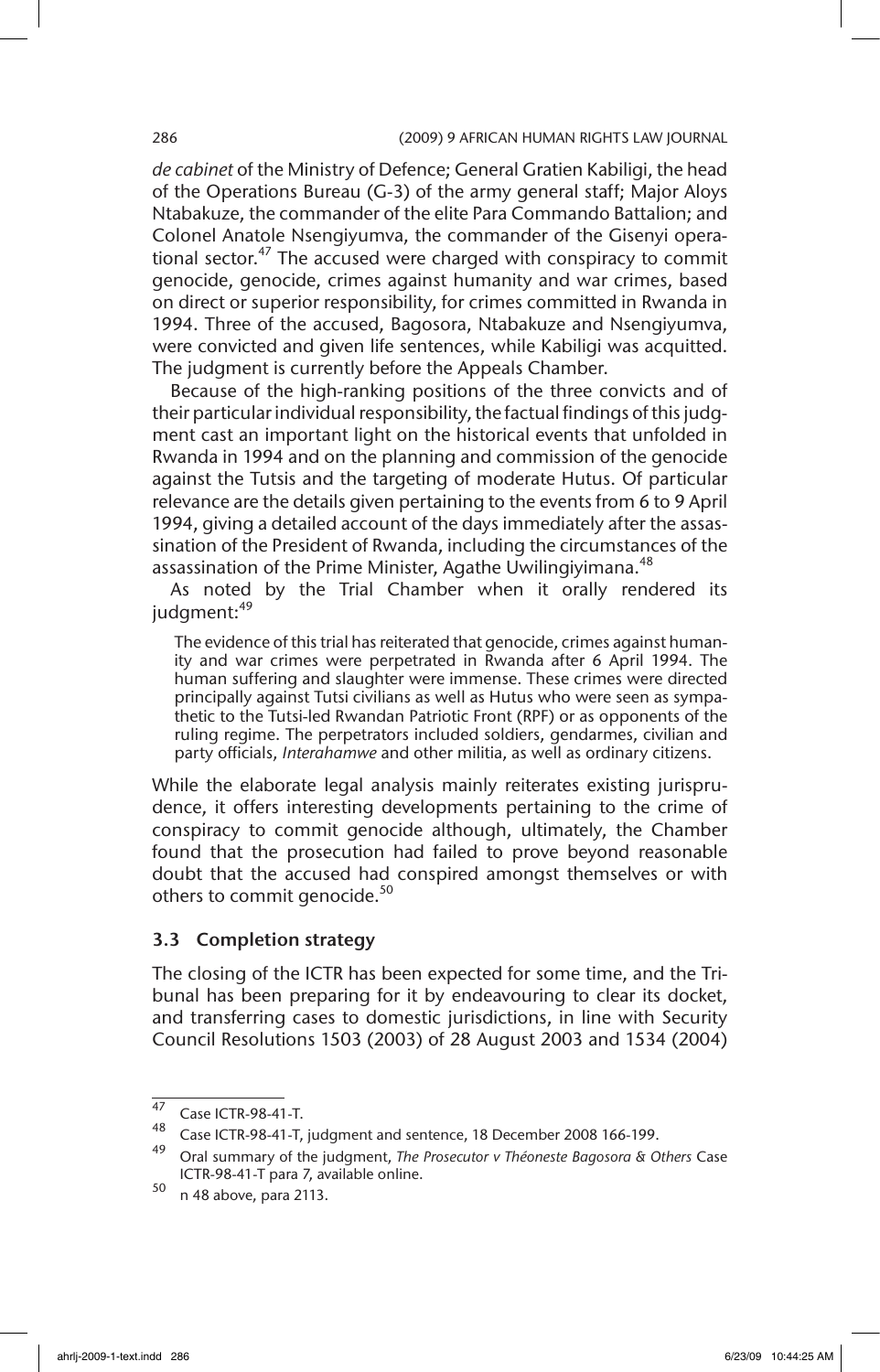of 26 March 2004.<sup>51</sup> The most critical component of the completion strategy of the ICTR relies on the possibility to transfer the cases involving lower-ranking accused to domestic courts.<sup>52</sup>

Despite consultations with several countries in Africa and beyond, it became progressively clear that most, if not all, of the cases earmarked to be transferred by the ICTR to domestic jurisdictions would have nowhere to go but Rwanda. Yet, despite the willingness of the government of Rwanda to receive these pending ICTR cases for trial and the efforts it has made to this end, including the abolition of the death penalty, any transfer is yet to take place, if it ever takes place. It is only in 2008 that the ICTR trial chambers ruled on the motions requesting the referral of cases concerning five indictees to Rwanda, which had been filed by the Prosecutor the year before, in 2007.<sup>53</sup> These motions, filed under Rule 11*bis* of the ICTR Rules of Procedure and Evidence, were rejected. In the first decision concerning a request for referral of a case to be tried in Rwanda, the Trial Chamber, having noted that Rwanda has made notable progress in improving its judicial system, declares that it is not satisfied that the accused would receive a fair trial in Rwanda. $54$ Of particular concern were that he would not be able to call witnesses residing outside Rwanda to the extent and in a manner which would ensure a fair trial, that he would face difficulties in obtaining witnesses residing in Rwanda because they would be afraid to testify, and that, if convicted to life imprisonment in Rwanda, he may risk solitary confinement.<sup>55</sup> The ICTR Appeals Chamber upheld the denial of the referral of a case to Rwanda, notably on the ground that the accused would not obtain the attendance and examination of defence witnesses under the same conditions as the prosecution's witnesses, and also because of the inadequacy of the penalty structure in Rwanda.<sup>56</sup>

Despite the considerable work done by the ICTR to bolster the domestic Rwandan judicial capacity to take on these trials, the likelihood that the ICTR will transfer cases to Rwanda appears to be remote

 $\frac{51}{51}$  For a detailed analysis of the completion strategy of the ICTR and its residual issues, see C Aptel 'Closing the UN International Criminal Tribunal for Rwanda: Completion strategy and residual issues' (2008) 14 *New England Journal of International and Comparative Law* 169.

<sup>52</sup> In addition to the transfer of these cases, the ICTR prosecutor can and has also transferred the dossiers concerning suspects who were investigated but not indicted by the ICTR. Many of these cases have been transferred to Rwanda and others to other relevant States, eg those where the suspects reside. One such file was communicated to Belgium.

<sup>53</sup> These motions concern Yussuf Munyakazi, Jean-Baptiste Gatete, Gaspard Kanyarukiga, Idelphonse Hategekimana and Fulgence Kayishema. Fulgence Kayishema is a fugitive; all four others are detained by the ICTR.

<sup>54</sup> Case ICTR 2002-78-R11*bis, Prosecutor v Kanyarukiga*, Decision on Prosecutor's Request for Referral to the Republic of Rwanda, 6 June 2008 para 104.

 $\frac{55}{56}$  As above.

<sup>56</sup> Case ICTR 97-36-R11*bis, Prosecutor v Munyakazi*, Decision on the Prosecution's Appeal against Decision on Referral under Rule 11 *bis,* 8 October 2008.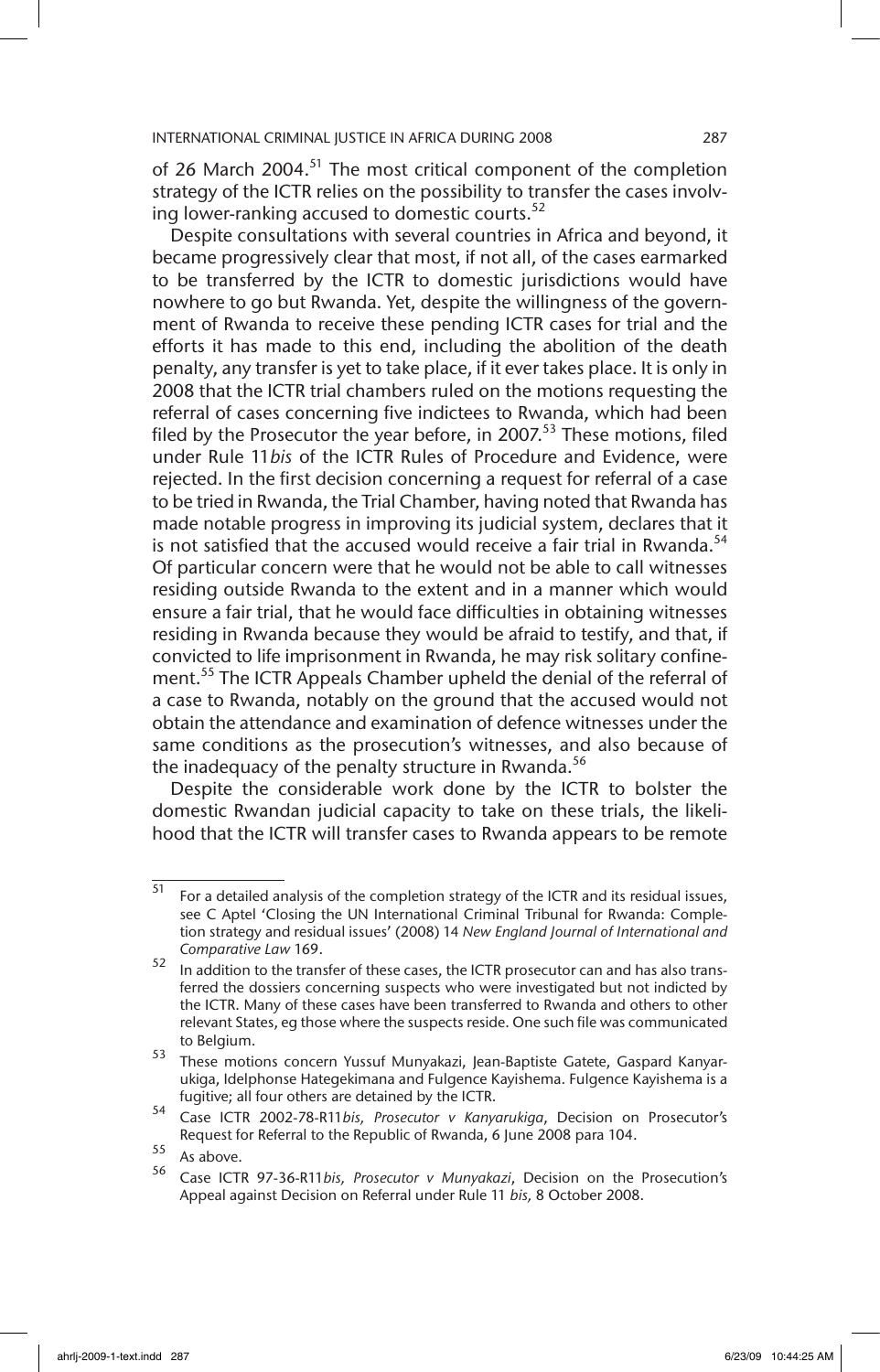and it is a very real possibility that this will impact negatively on its timely completion which, as already noted, relies on the possibility to transfer cases for trial to domestic jurisdictions.

The ICTR, which was established because of the incapacity of the Rwandese domestic judiciary to deal with the case load created by the genocide, now, to close down, relies on these very courts. This eventually illustrates the possible complementarity between the international and the national levels in terms of justice. While this was not the original idea behind the establishment of the ICTY and the ICTR, their completion strategies have articulated a model where the international community steps in temporarily, giving time to states to rebuild their capacity to render justice.

## 4 The Special Court for Sierra Leone

In the course of 2008, the hybrid SCSL commenced the much-anticipated and notorious trial of Charles Taylor, the former President of Liberia. Charles Taylor is charged with 11 counts of war crimes, crimes against humanity and other serious violations of international law committed in Sierra Leone from 30 November 1996 to 18 January 2002. The basis of the prosecution's case is Charles Taylor's alleged role as a major backer of the Sierra Leone rebel group, the Revolutionary United Front (RUF), and close association with a second warring faction, the Armed Forces Revolutionary Council (AFRC). He is also allegedly responsible for Liberian forces fighting in support of the Sierra Leonean rebels. The prosecution has attempted to show a plausible link between Charles Taylor and those who committed atrocities in Sierra Leone, with an emphasis on the role of diamonds and arms sales in the Sierra Leonean conflict.

While Charles Taylor is being tried in The Hague for his alleged responsibility in crimes committed in Sierra Leone, the Truth and Reconciliation Commission of Liberia (TRCL), which is holding hearings on the institutional and thematic contexts of the Liberian war, sought an audience with him on 1 September 2008. Through his lawyer, Charles Taylor declined to be interviewed by the TRCL. This is a significant missed opportunity for the TRCL and more generally for Liberia, relegating a part of the historical record of the Liberian conflict to an empty chapter. Coming after the early tensions that had plagued the relationship between the SCSL and the Sierra Leone Truth and Reconciliation Commission, it magnifies once again the difficulties to ensure full co-operation and mutual reinforcement between different transitional justice mechanisms.

Another significant development at the SCSL has been the closing in August 2008 of the longest-running trial before the Court, the case of three former leaders of Sierra Leone's RUF, Issa Hassan Sesay, Morris Kallon and Augustine Gbao. This was the last trial to be held in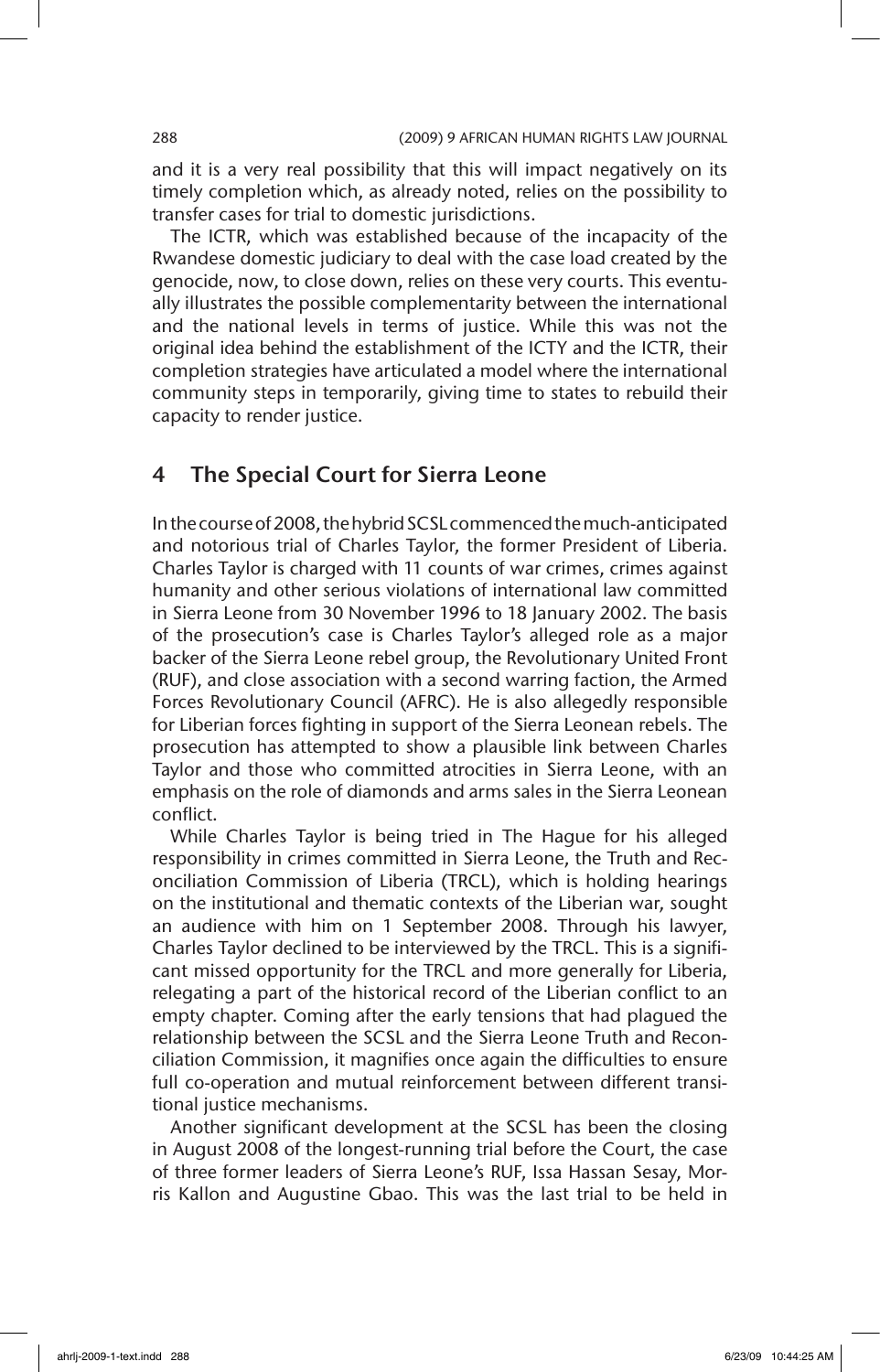Freetown before the Special Court, leaving only the ongoing trial of Charles Taylor in The Hague. The RUF trial, which lasted for almost four years, heard evidence from 170 prosecution and defence witnesses.<sup>57</sup>

Also, two major final judgments were rendered by the Appeals Chamber of the SCSL: (1) in the case of Alex Tamba Brima, Brima Bazzy Kamara and Santigie Borbor Kanu, members of the Armed Forces Revolutionary Council (AFRC); and (2) in the case of Moinina Fofana and Allieu Kondewa, members of the Civil Defence Forces (CDF). They are succinctly analysed below.

Finally, as far as the SCSL is concerned, the issue of funding remains critical, and has been particularly problematic in 2008. The SCSL is funded from voluntary contributions from member states and, during its short life, has suffered from a hand-to-mouth existence that is likely to reach critical levels as it concludes its mandate. The lack of funds will affect residual functions — extending beyond the SCSL's existence — such as the future assistance that will be required by protected witnesses.

### 4.1 Appeals judgment in the case of *Alex Tamba Brima, Brima Bazzy Kamara and Santigie Borbor Kanu*

In a landmark appellate judgment of 22 February 2008, the Appeals Chamber of the SCSL held that gender crimes are no longer limited to rape and sexual violence, making a significant contribution to the recognition that the offences of sexual slavery and forced marriage, individually and collectively, form a part of mainstream offences under international criminal law.

On 20 June 2007, Alex Tamba Brima, Brima Bazzy Kamara and Santigie Borbor Kanu were convicted of six counts of violations of article 3 common to the 1949 Geneva Conventions and of Additional Protocol II, four counts of crimes against humanity, and a count of other serious violations of international humanitarian law.<sup>58</sup> The Trial Chamber did not enter convictions under counts which charged the offence of sexual slavery and any other form of sexual violence and forced marriage,<sup>59</sup> the majority holding that the charge for the offence of sexual slavery and other forms of sexual violence violated the rule against duplicity.<sup>60</sup> The Chamber also dismissed the count on forced marriage on the ground that the evidence led in support of that count did not establish any offence distinct from sexual slavery.<sup>61</sup> The

 $57$  The final judgment is expected in late February 2009 and will be analysed in the next issue.

<sup>58</sup> *The Prosecutor v Alex Tamba Brima, Brima Bazzy Kamara & Santigie Borbor Kanu*, judgment (AFRC Trial Judgment) 20 June 2007 paras 2113, 2114, 2117, 2118, 2121 & 2122.

 $^{59}$  n 58 above, paras 2116, 2120 & 2123.

 $^{60}$  n 58 above, para 696.

<sup>61</sup> n 58 above, paras 704-714.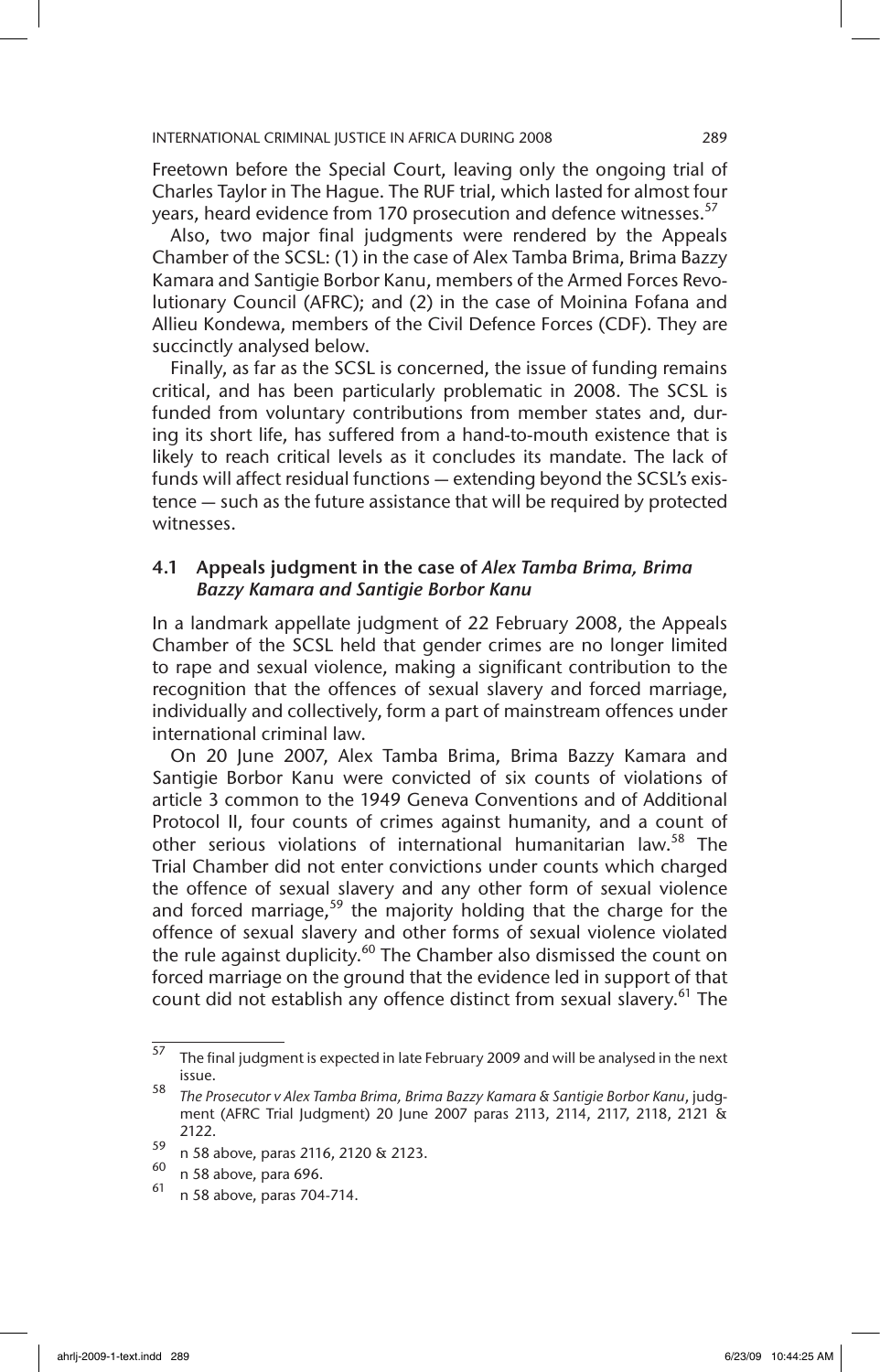Trial Chamber also acquitted Brima and Kamara of the crime of other inhumane acts as a crime against humanity, charged under count 11 of the indictment.<sup>62</sup> In its analysis of the charge, the Trial Chamber rejected novel arguments that the crime of forced marriage existed independently of related war crimes and crimes against humanity of rape, sexual slavery, imprisonment, forced labour and enslavement, and instead chose to marry sexual and non-sexual aspects into the single crime of sexual slavery. The Trial Chamber dismissed the forced marriage charges for redundancy, ruling that the convictions for sexual slavery encompassed all the alleged conduct of the accused under article 2(g).<sup>63</sup> According to the Trial Chamber, there was 'no *lacuna* in the law which would necessitate a separate crime of "forced marriage" as an "other inhumane act".<sup>64</sup> The crime of forced marriage had also been charged as the war crime of committing 'outrages upon personal dignity' (as prohibited by common article 3 of the Geneva Conventions), but the Trial Chamber determined that the facts adduced by the prosecution did not indicate the commission of a non-sexual crime of forced marriage that did not wholly overlap with the crime of 'sexual slavery'.<sup>65</sup>

The Appeals Chamber, vindicating the dissent by Judge Doherty, disagreed with this analysis and unequivocally held that the crime of forced marriage was not exclusively, or even predominantly, sexual and as such was not encompassed in the crime of sexual slavery. The Chamber saw 'no reason why the so-called "exhaustive" listing of sexual crimes under article 2(g) of the Statute should foreclose the possibility of charging as "other inhumane acts" crimes which may among others have a sexual or gender component'.<sup>66</sup> There was evidence before the Trial Chamber of the severe physical and mental trauma that the victims had suffered, heightened by social stigmatisation from their communities for their association with members of the warring factions. The Appeals Chamber elaborated that the taking of a so-called 'bush wife' went beyond the desire for sex, as the statistics on rape in Sierra Leone revealed that non-consensual sex was readily available to the warring parties.<sup>67</sup> The Appeals Chamber importantly asserted that forced marriage involved the imposition of the status of marriage and a conjugal association by force, or threat of force, including, but not limited to, non-consensual sex in exchange for support and protection.

 $^{62}$  n 58 above, paras 2116 & 2119.

 $^{63}$  n 58 above, paras 720-722.

 $^{64}$  n 58 above, para 713.

 $^{65}$  n 58 above, para 714.

<sup>66</sup> *The Prosecutor v Alex Tamba Brima, Brima Bazzy Kamara & Santigie Borbor Kanu* (AFRC Appeals Judgment) 22 February 2008 para 186.

 $\frac{67}{n}$  n 66 above, paras 190-200.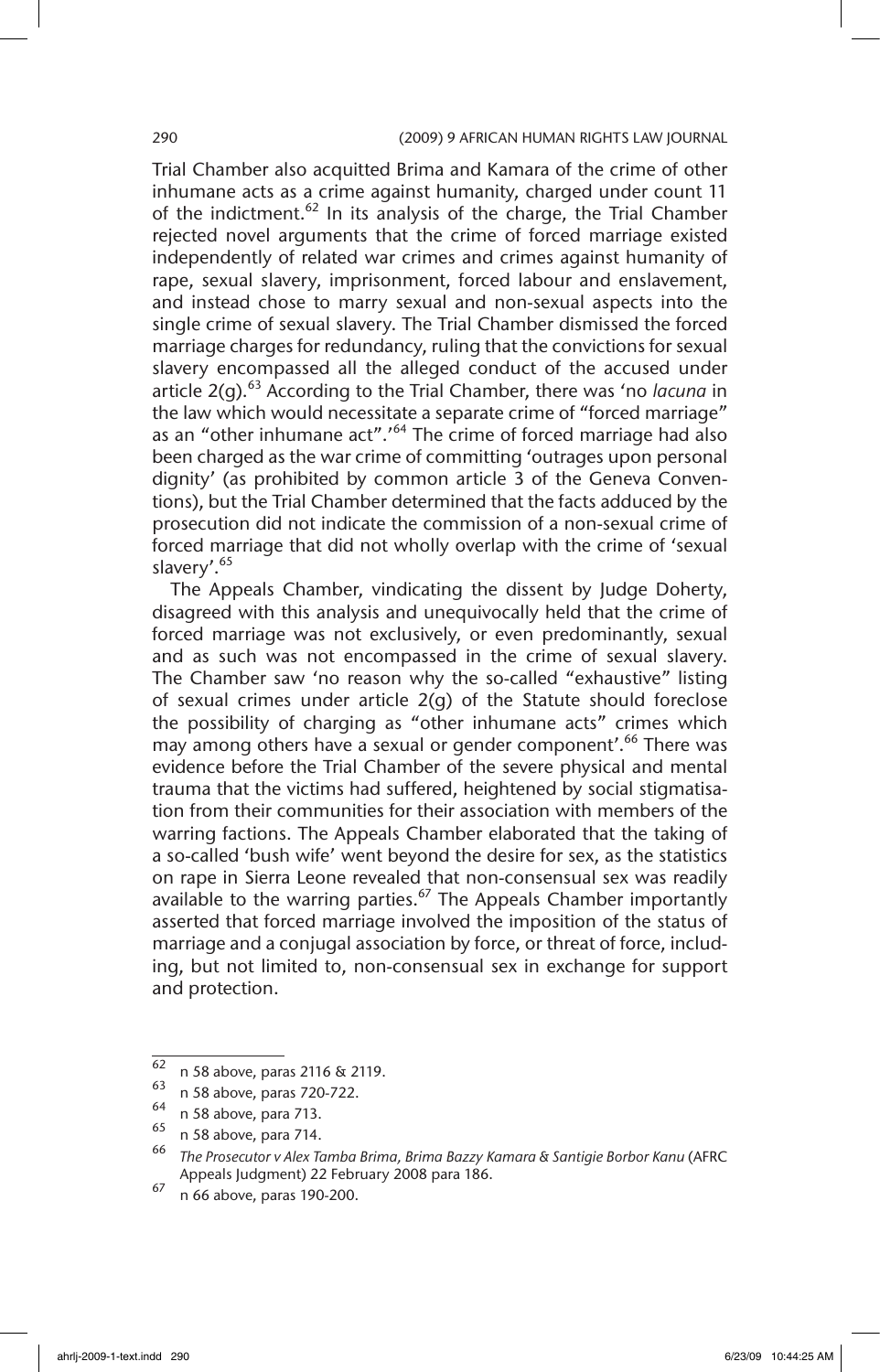Although the Appeals Chamber ultimately did not enter new convictions for forced marriage, it noted that<sup>68</sup>

society's disapproval of the forceful abduction and use of women and girls as forced conjugal partners as part of a widespread or systematic attack against the civilian population, is adequately reflected by recognising that such conduct is criminal and that it constitutes an 'other inhumane act' capable of incurring individual criminal responsibility in international law.

What this case acutely demonstrates are the pitfalls associated with misunderstanding a gender-based crime solely as a crime of a sexual nature.

Another major aspect dealt with by the Appeals Chamber in this judgment concerns the joint criminal enterprise theory of liability. On 20 June 2007, the Trial Chamber held that 'with respect to joint criminal enterprise as a mode of criminal liability, the indictment [had] been defectively pleaded' and that it would not consider it as a mode of criminal responsibility.<sup>69</sup> The joint criminal enterprise theory of liability is not without its critics and the jurisprudence of the International Tribunal for the Former Yugoslavia has repeatedly illustrated the unease with which some international judges reluctantly handle this concept. While this theory of liability is not explicitly provided for in the Statute of the SCSL, the Prosecutor chose to allege it in this case. The Trial Chamber noted in its judgment that 'to take any actions necessary to gain and exercise political power and control over the territory of Sierra Leone' was not criminal conduct within the Statute.<sup>70</sup> The Appeals Chamber disagreed with the Trial Chamber and held that<sup>71</sup>

[a]lthough the objective of gaining and exercising political power and control over the territory of Sierra Leone may not be a crime under the Statute, the actions contemplated as a means to achieve that objective are crimes within the Statute. The Trial Chamber took an erroneously narrow view by confining its consideration to paragraph 33 and reading that paragraph in isolation. Furthermore, the Trial Chamber erred in its consideration of 'evidence' adduced at trial to determine whether the indictment was properly pleaded.

It is interesting to note that the Prosecutor has similar allegations in his case against Charles Taylor. It is highly likely that, in view of the completion strategy of the SCSL that may result in a roster of judges to sit on the possible appeal of Charles Taylor, the Appellate Chamber may be composed of judges other than those that currently serve on the SCSL Appeals Chamber. This 'new' bench may not be as forgiving, and the prosecution would therefore be wise to ensure that it pleads all material facts, including the precise mode of liability under article 6 of the Statute that it intends to rely on.

 $^{68}$  n 66 above, para 202.

 $\frac{69}{70}$  n 66 above, para 85.

 $^{70}$  AFRC Trial Judgment, paras 66-70.

Afrc Appeal Judgment, para 84.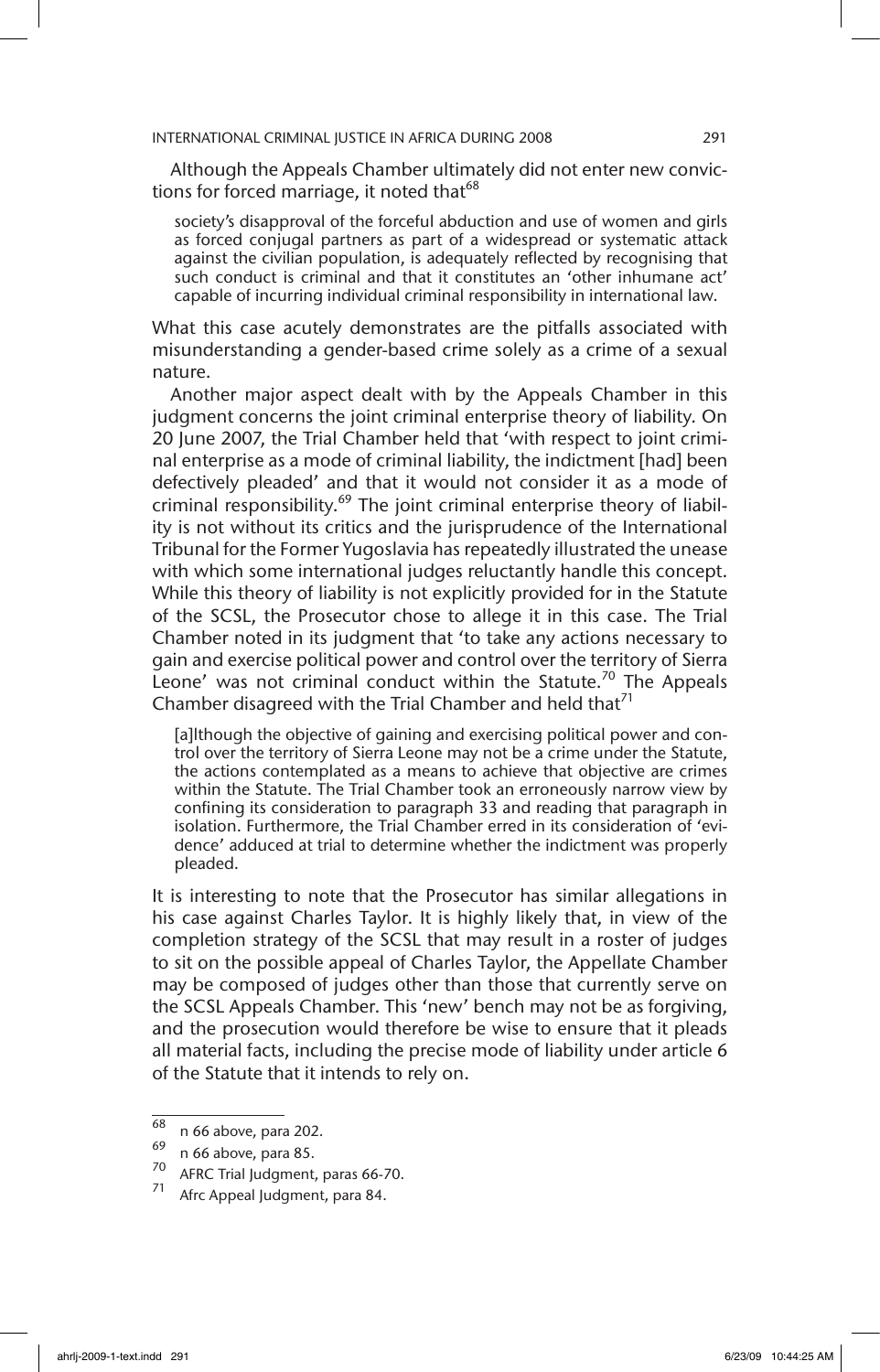### 4.2 Appeals judgment in the case concerning the Civil Defence Forces

The second appeals judgment rendered in 2008 concerns Moinina Fofana and Allieu Kondewa, accused persons in the 'controversial' case of the Civil Defence Forces, also known as the CDF.<sup>72</sup> This case was previously joined to that of the late Samuel Hinga Norman, a man many in Sierra Leone considered a hero, and whose trial before the Court was baffling to those who testified to 'his' liberation of Sierra Leone from the rebel forces. On 2 August 2007, the majority of the Trial Chamber, Judge Thomas dissenting and acquitting both defendants on all counts, found Moinina Fofana and Allieu Kondewa guilty of very serious and multiple violations of international humanitarian law.<sup>73</sup>

While the blanket acquittal by the Sierra Leonean judge was predictable, many were caught by surprise by the mitigating circumstances put forward by the Trial Chamber when sentencing the accused. Despite finding the accused guilty of acts of a 'barbaric', 'brutal' and 'very serious' nature, many of which were committed 'on a large scale',<sup>74</sup> the Trial Chamber mitigated the sentences because the 'CDF/Kamajors was a fighting force that was mobilised and was implicated in the conflict in Sierra Leone to support a legitimate cause which … was to restore the democratically elected government of President Kabbah …'75 Although there is a broad discretion afforded to international judges in determining the appropriate mitigating and aggravating considerations in their application to individual cases, this discretion is, and should be, constrained by principles that are consistent with international criminal and humanitarian law. This was the response from the Appeals Chamber which held, Judge King dissenting, that the Trial Chamber had erred in considering political motives or fighting in a 'just cause' as mitigating factors in sentencing an accused standing trial for crimes against humanity and serious violations of international humanitarian law.<sup>76</sup> All parties to a conflict are equally obligated to respect and adhere to international humanitarian law principals, irrespective of the side of the conflict they belong to. To hold otherwise wholly defeats the fundamental purpose of laws of war and established principles enacted to protect those not taking part in the conflict.

 $\overline{72}$  In addition to the issues summarised below, the Appeals Chamber, by majority, entered two new convictions against both accused for murder and inhumane acts as crimes against humanity and increased Moinina Fofana's sentence from six to 15 years and Allieu Kondewa's sentence from eight to 20 years. *Prosecutor v Fofana & Kondewa* Special Court for Sierra Leone, Case SCSL-04-14-T, judgment (CDF Trial Judgment) 2 August 2007 paras 187–192.

<sup>73</sup> *Fofana & Kondewa* (n 72 above) paras 290–292.

<sup>74</sup> *Fofana & Kondewa* (n 72 above) Sentencing Judgment, 9 October 2007 paras 45-58.

<sup>75</sup> *Fofana & Kondewa* (n 72 above) paras 82 & 83.

<sup>76</sup> *Fofana & Kondewa* (n 72 above) Appeals Judgment, 28 May 2008 paras 529–535.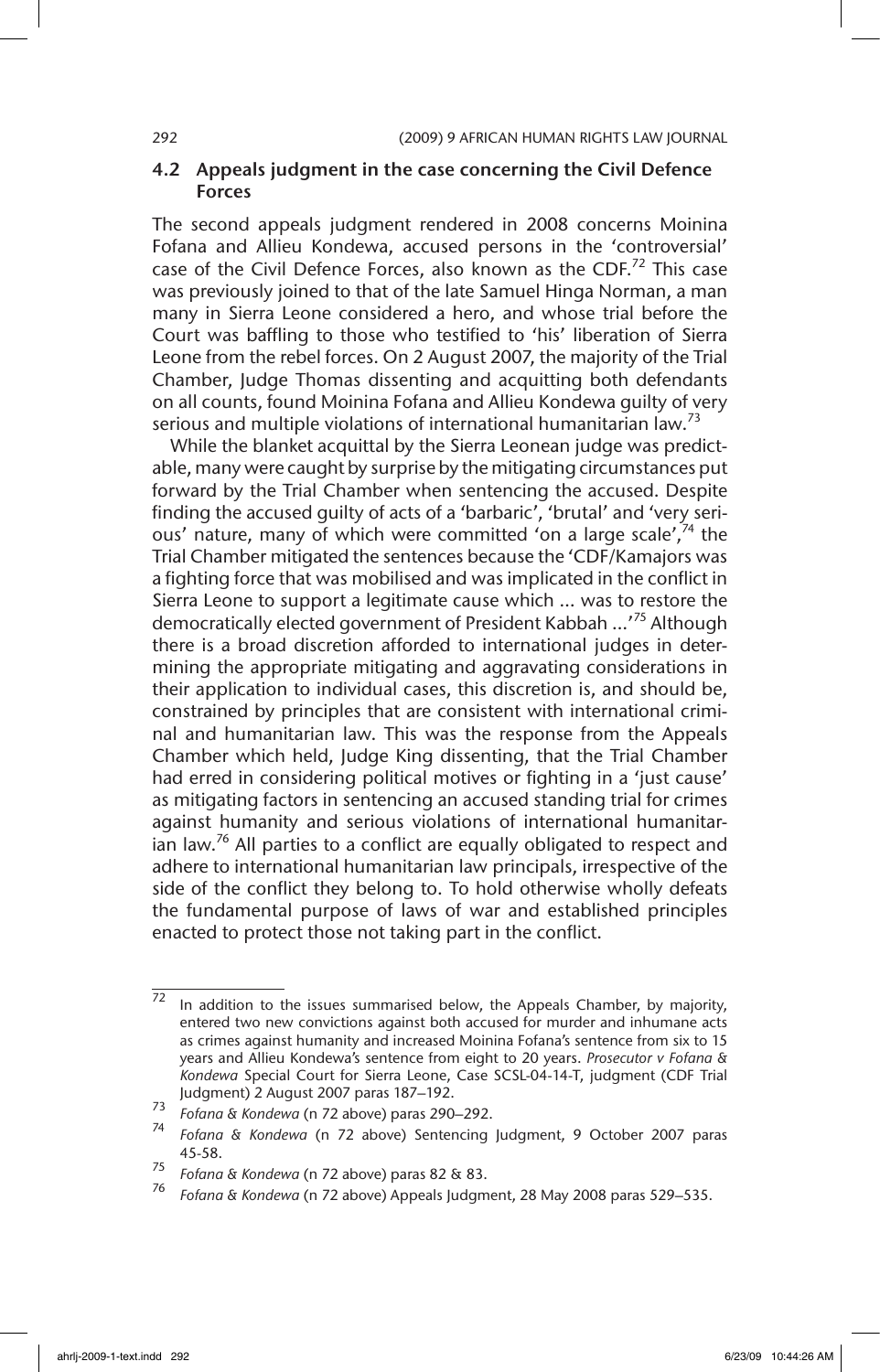Although the Appeals Chamber, in part, criticised the Trial Chamber's approach in not permitting the amendment of the indictment to include forced marriage as a separate crime, it was not able to correct the stark omission created in what will comprise of the final record of the CDF's atrocities during the conflict in Sierra Leone.<sup>77</sup> In contrast to the AFRC judgment reviewed above, this is a classic example of how a trial record can be irrevocably altered by the unbalanced exclusion of gender-based crimes.

## 5 Developments in Kenya

Following the post-electoral violence and crimes committed in Kenya in late 2007 and early 2008, several transitional justice initiatives have been launched, including the establishment of a Commission of Inquiry into Post-Election Violence, mandated to investigate the facts and circumstances surrounding the violence, and the conduct of state security agencies in their handling of it.<sup>78</sup> In its report issued in October 2008, the Commission recommended, *inter alia,* the establishment of a Special Tribunal for Kenya to investigate, prosecute and try those bearing the greatest responsibility for the crimes, particularly crimes against humanity, related to the 2007 general elections in Kenya.<sup>79</sup> It was envisaged that the Special Tribunal would be a Kenyan court applying predominantly Kenyan law, sitting in that country, and composed of Kenyan and international judges, prosecutors and staff.

The Commission included a schedule for the establishment of this Tribunal, and stipulated that, if the Tribunal failed to be enacted, established or commence functioning by a given date, 'a list containing names of and relevant information on those suspected to bear the greatest responsibility for crimes falling within the jurisdiction of the proposed Special Tribunal shall be forwarded to the Special Prosecutor of the International Criminal Court'.<sup>80</sup> Interestingly, the Commission itself prepared the list and apparently handed over copies to the top political leadership of Kenya, as well as to Kofi Annan, who headed the Panel of Eminent African Personalities which mediated the Kenya national dialogue and reconciliation.

It seems that the prospect that the ICC could investigate the situation in Kenya has prompted a foison of activities around the establishment

<sup>77</sup> CDF Trial Judgment (n 72 above) para 429.

 $78$  This is one of the commissions established by the National Dialogue and Reconciliation which was brought about by the political crisis ensuing from the disputed general elections results at the end of 2007. Its terms of reference were published in the *Kenya Gazette* of 23 May 2008.

<sup>79</sup> Report of the Commission of Inquiry into Post-Election Violence, 15 October 2008. The full report is available at http://www.dialoguekenya.org/docs/PEV%20Report. pdf (accessed 31 January 2009).

 $\frac{80}{n}$  79 above, Recommendation 5 473.